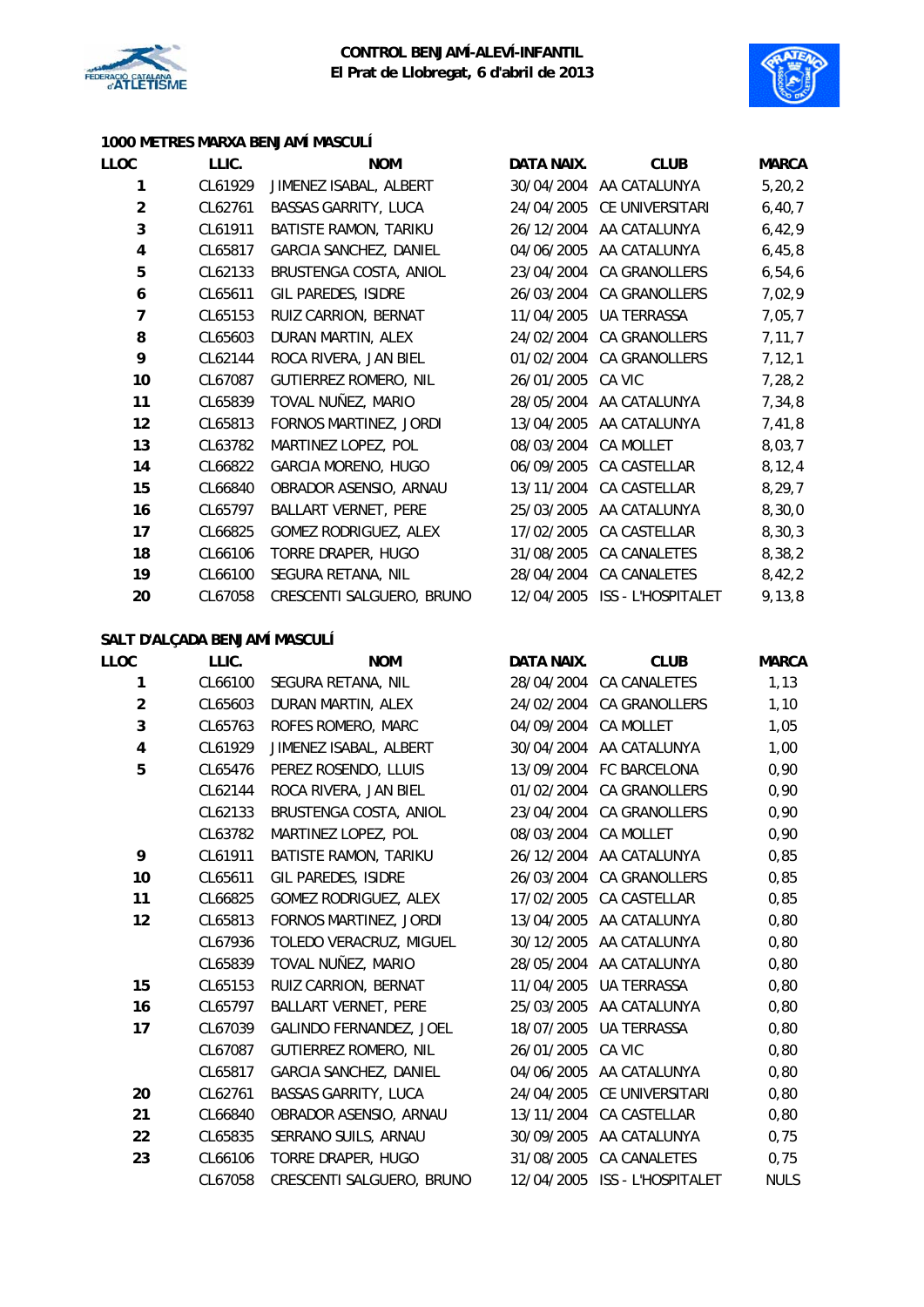



## **1000 METRES MARXA BENJAMÍ FEMENÍ**

| LLOC        | LLIC.                        | <b>NOM</b>              | DATA NAIX.           | <b>CLUB</b>              | <b>MARCA</b> |
|-------------|------------------------------|-------------------------|----------------------|--------------------------|--------------|
|             | CL65946                      | DURO ROMERAL, ERIKA     |                      | 28/01/2005 CA VILADECANS | 6, 17, 1     |
| 2           | CL60889                      | PLANAS COSTA, MAR       |                      | 01/12/2004 CA IGUALADA   | 6, 18, 1     |
| 3           | CL61917                      | CANTARELL DELGADO, LAIA |                      | 30/06/2004 AA CATALUNYA  | 6, 20, 1     |
| 4           | CL63787                      | MULERO MATOS, IRATXE    | 25/05/2004 CA MOLLET |                          | 7, 21, 7     |
| 5           | CL65599                      | CODO MOLINS, ARIADNA    |                      | 23/02/2004 CA GRANOLLERS | 7,21,9       |
| 6           | CL61168                      | SALAS MOLINA, ALICIA    |                      | 10/01/2005 CORNELLÀ AT.  | 7,37,2       |
|             | SALT D'ALÇADA BENJAMÍ FEMENÍ |                         |                      |                          |              |
| <b>LLOC</b> | LLIC.                        | <b>NOM</b>              | DATA NAIX.           | <b>CLUB</b>              | <b>MARCA</b> |
|             |                              |                         |                      |                          |              |

| ᄔᅛ | LLIV.   | <b>IVUUI</b>              | DAIA IVAIA.          | <b>VLUD</b>                  | <b>IVIARCA</b> |
|----|---------|---------------------------|----------------------|------------------------------|----------------|
|    | CL65466 | CARRASCO PEREZ, MARTINA   |                      | 10/06/2004 FC BARCELONA      | 0,95           |
|    | CL63787 | MULERO MATOS, IRATXE      | 25/05/2004 CA MOLLET |                              | 0,95           |
| 3  | CL65834 | SERRA BONAFONTE, GEORGINA |                      | 04/10/2005 AA CATALUNYA      | 0,95           |
| 4  | CL65587 | BENITEZ MARTOS, AINHOA    |                      | 08/02/2005 CA GRANOLLERS     | 0,95           |
| 5  | CL61909 | ABELLO SIMON, MARINA      |                      | 20/02/2004 AA CATALUNYA      | 0,95           |
|    | CL61168 | SALAS MOLINA, ALICIA      |                      | 10/01/2005 CORNELLÀ AT.      | 0,95           |
| 7  | CL61917 | CANTARELL DELGADO, LAIA   |                      | 30/06/2004 AA CATALUNYA      | 0,90           |
| 8  | CL60889 | PLANAS COSTA, MAR         |                      | 01/12/2004 CA IGUALADA       | 0,90           |
| 9  | CL65460 | BERGE PONS, EDNA          |                      | 24/01/2005 FC BARCELONA      | 0,85           |
| 10 | CL65637 | ROSELL MARTIN, MARINA     |                      | 05/06/2005 CA GRANOLLERS     | 0,80           |
| 11 | CL65599 | CODO MOLINS, ARIADNA      |                      | 23/02/2004 CA GRANOLLERS     | 0,80           |
| 12 | CL65473 | HERNANDEZ GOMEZ, AINA     |                      | 17/03/2005 FC BARCELONA      | 0,75           |
|    | CL67749 | SOTILLOS HERITSCH, MIREIA |                      | 22/11/2005 AE S.ANDREU BARCA | 0,75           |
|    |         |                           |                      |                              |                |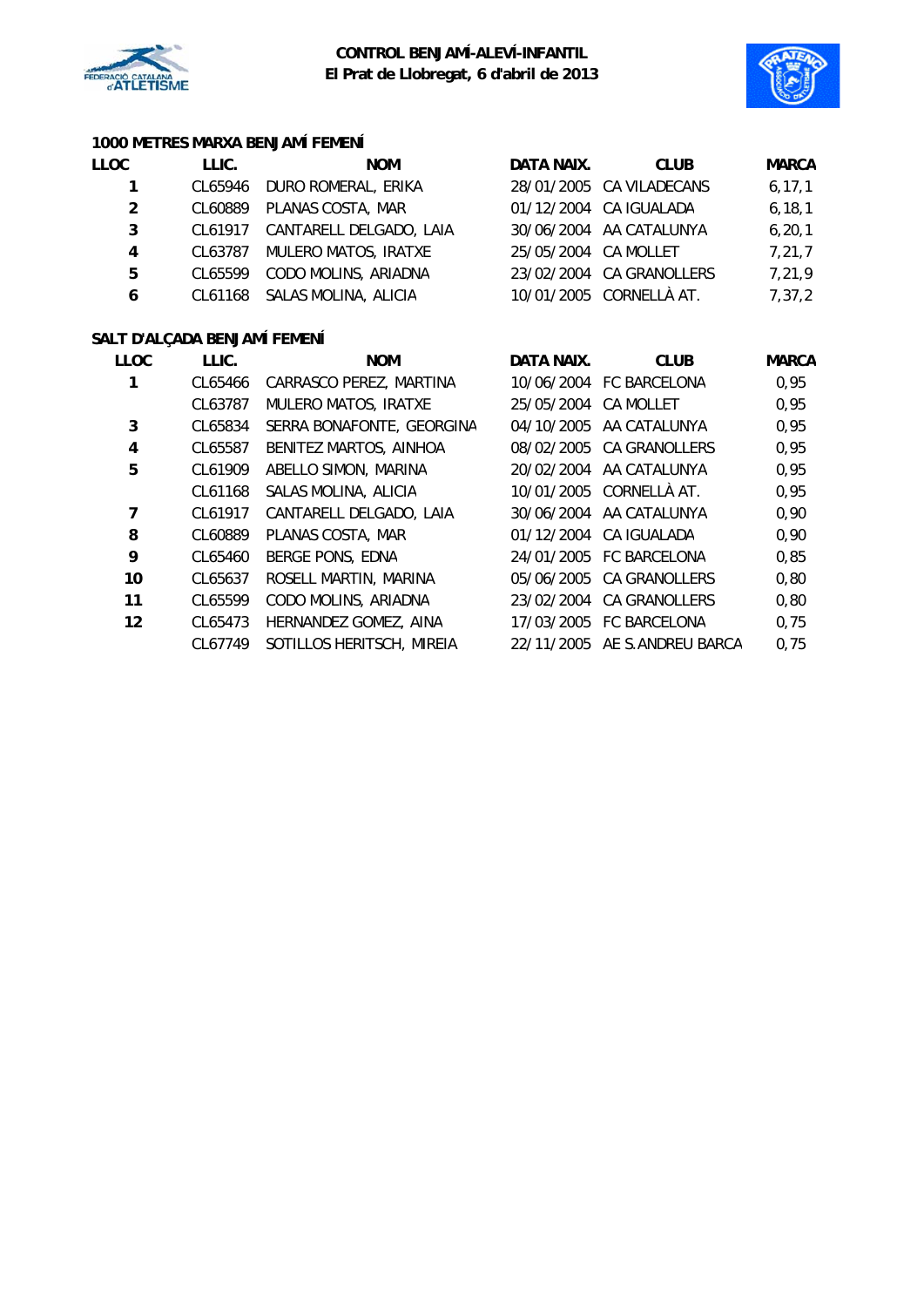



## **600 METRES LLISOS ALEVÍ MASCULÍ**

| 1a. Sèrie               |         |                               |                   |                               |              |
|-------------------------|---------|-------------------------------|-------------------|-------------------------------|--------------|
| <b>LLOC</b>             | LLIC.   | <b>NOM</b>                    | DATA NAIX.        | <b>CLUB</b>                   | <b>MARCA</b> |
| $\mathbf{1}$            | CL59516 | SALGADO CASTILLA, ALEX        |                   | 03/07/2002 FC BARCELONA       | 1,51,4       |
| $\overline{\mathbf{c}}$ | CL65461 | <b>BLASI MORENO, IGNASI</b>   |                   | 23/04/2002 FC BARCELONA       | 1, 51, 7     |
| 3                       | CL60334 | RAMADA MUÑOZ, LLUC            |                   | 06/04/2003 AA CATALUNYA       | 1,56,2       |
| $\overline{\mathbf{4}}$ | CL65619 | LOZANO LOBO, ALEX             |                   | 08/09/2003 CA GRANOLLERS      | 1, 57, 7     |
| 5                       | CL59517 | LANCIS BALSCH, PAU            |                   | 17/01/2002 FC BARCELONA       | 1,58,2       |
| 6                       | CL59270 | <b>GARCIA GIMENO, ADRIAN</b>  |                   | 23/02/2002 CA GRANOLLERS      | 2,03,5       |
| $\overline{7}$          | CL57285 | CARRASCO VILASECA, GERARD     |                   | 24/10/2002 ISS - L'HOSPITALET | 2,04,8       |
| 8                       | CL60296 | COMAS MARIN, JOAN             | 03/02/2003        | AA CATALUNYA                  | 2,10,6       |
| 9                       | CL66086 | PONT PUJOLRIU, LLUC           | 12/11/2003        | CA CANALETES                  | 2, 15, 3     |
| 10                      | CL60304 | GABALDON GRAU, ARNAU          |                   | 02/05/2003 AA CATALUNYA       | 2, 16, 4     |
| 11                      | CL61922 | DE LA FUENTE MARTINEZ, ALEX   |                   | 28/07/2003 AA CATALUNYA       | 2, 17, 6     |
| 12                      | CL60330 | PERELLO ARMENTANO, ANDREU     | 08/02/2003        | AA CATALUNYA                  | 2, 17, 9     |
| 13                      | CL66120 | CARDONA AMAT, LLUC            |                   | 06/03/2003 CE UNIVERSITARI    | 2, 19, 4     |
| 2a. Sèrie               |         |                               |                   |                               |              |
| <b>LLOC</b>             | LLIC.   | <b>NOM</b>                    | <b>DATA NAIX.</b> | <b>CLUB</b>                   | <b>MARCA</b> |
| $\mathbf{1}$            | CL65801 | <b>BONAL CODOMI, LLUC</b>     |                   | 06/04/2003 AA CATALUNYA       | 1,59,8       |
| $\overline{2}$          | CL60311 | HERNANDEZ AROLA, PAU          |                   | 19/11/2002 AA CATALUNYA       | 2,02,2       |
| 3                       | CL61940 | PEREZ RODRIGUEZ, JOEL         | 31/03/2003        | AA CATALUNYA                  | 2,02,8       |
| $\overline{\mathbf{4}}$ | CL66351 | ALFONSO FALGOSA, MARC         |                   | 06/04/2002 CE UNIVERSITARI    | 2,04,9       |
| 5                       | CL62883 | HERNANDEZ GOMEZ, YAGO         |                   | 18/12/2002 FC BARCELONA       | 2,07,3       |
| 6                       | CL59443 | PASCUAL SANCHEZ, CARLES       |                   | 01/10/2003 AE S.ANDREU BARCA  | 2, 10, 9     |
| $\overline{7}$          | CL59437 | <b>GARCIA TAMARAL, JOSEP</b>  | 09/07/2003        | AE S.ANDREU BARCA             | 2, 13, 5     |
| 8                       | CL64028 | GONZALEZ SEGURA, ALVARO       |                   | 28/06/2003 AE S.ANDREU BARCA  | 2, 13, 9     |
| 9                       | CL60251 | <b>BASSAS GARRITY, DANIEL</b> | 23/01/2003        | CE UNIVERSITARI               | 2, 14, 3     |
| 10                      | CL59441 | MATIAS CALA, ALBERTO          | 27/02/2003        | AE S.ANDREU BARCA             | 2,14,9       |
| 11                      | CL65471 | <b>GARCES TORIL, BERNAT</b>   | 28/03/2003        | FC BARCELONA                  | 2, 17, 7     |
| 12                      | CL67057 | CRESCENTI SALGUERO, MARCO     |                   | 22/07/2003 ISS - L'HOSPITALET | 2, 20, 3     |
| 13                      | CL60344 | SIVILLA CALVO, CRISTIAN       |                   | 22/07/2002 AA CATALUNYA       | 2, 24, 8     |
| 14                      | CL61219 | TOMAS HOMAR, ARNAU            | 15/02/2003        | CA CANALETES                  | 2, 25, 6     |
| 15                      | CL64170 | GONZALEZ TINTORE, XAVIER      | 09/09/2003        | ISS - L'HOSPITALET            | 2,30,0       |
| 16                      | CL68082 | CAPITAN BLANCO, VICTOR        | 11/04/2003        | CE UNIVERSITARI               | 2,41,9       |
| 17                      | CL65635 | ROS GARRIDO, VICTOR           |                   | 03/01/2003 CA GRANOLLERS      | 2,51,4       |

## **2000 METRES MARXA ALEVÍ MASCULÍ**

| <b>LLOC</b> | LLIC.   | <b>NOM</b>               | DATA NAIX. | <b>CLUB</b>              | <b>MARCA</b> |
|-------------|---------|--------------------------|------------|--------------------------|--------------|
| 1.          | CL60960 | ACEDO MARIN, ALEJANDRO   |            | 05/08/2003 JA SABADELL   | 11, 39, 0    |
| 2           | CL59688 | SEGURA GOMEZ, ADRIA      |            | 07/01/2002 CA GRANOLLERS | 12, 22, 9    |
| 3           | CL60294 | CIVERA POCEIRO, PAU      |            | 08/10/2003 AA CATALUNYA  | 12,52,5      |
| 4           | CL61219 | TOMAS HOMAR, ARNAU       |            | 15/02/2003 CA CANALETES  | 14,02,6      |
| 5           | CL60783 | MENDEZ ROVIRA, JOAN      |            | 11/12/2002 CA CANALETES  | 14,19,8      |
| 6           | CL57304 | CONEJERO FRECHILLA, JOEL |            | 01/12/2002 AA CATALUNYA  | 14,28,0      |
| 7           | CL59984 | LOPEZ BRUSTENGA, SERGIO  | 24/07/2003 | UA RUBÍ                  | 17,52,4      |
|             |         |                          |            |                          |              |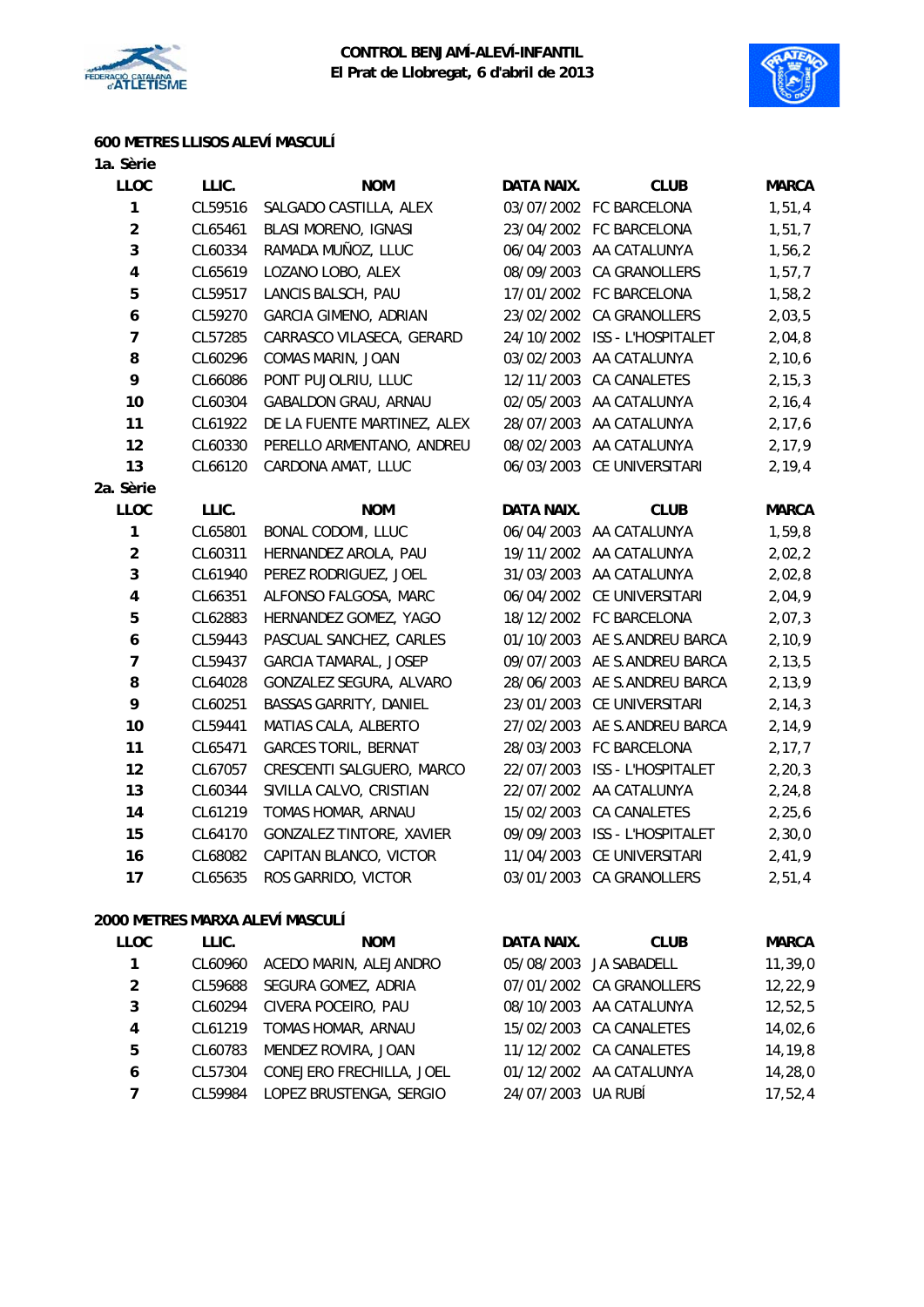



## **SALT DE LLARGADA ALEVÍ MASCULÍ**

| LLOC                    | LLIC.   | <b>NOM</b>                                              | DATA NAIX. | <b>CLUB</b>                   | <b>MARCA</b> |
|-------------------------|---------|---------------------------------------------------------|------------|-------------------------------|--------------|
| $\mathbf{1}$            | CL57285 | CARRASCO VILASECA, GERARD                               |            | 24/10/2002 ISS - L'HOSPITALET | 3,55         |
| $\overline{a}$          | CL60296 | COMAS MARIN, JOAN                                       | 03/02/2003 | AA CATALUNYA                  | 3,47         |
| 3                       | CL59443 | PASCUAL SANCHEZ, CARLES                                 |            | 01/10/2003 AE S.ANDREU BARCA  | 3,44         |
| $\overline{\mathbf{4}}$ | CL64170 | GONZALEZ TINTORE, XAVIER                                |            | 09/09/2003 ISS - L'HOSPITALET | 3,42         |
| 5                       | CL61940 | PEREZ RODRIGUEZ, JOEL                                   |            | 31/03/2003 AA CATALUNYA       | 3,40         |
| 6                       | CL62883 | HERNANDEZ GOMEZ, YAGO                                   |            | 18/12/2002 FC BARCELONA       | 3,40         |
| $\overline{7}$          | CL59270 | <b>GARCIA GIMENO, ADRIAN</b>                            |            | 23/02/2002 CA GRANOLLERS      | 3,31         |
| 8                       | CL66351 | ALFONSO FALGOSA, MARC                                   |            | 06/04/2002 CE UNIVERSITARI    | 3,30         |
| 9                       | CL65801 | BONAL CODOMI, LLUC                                      | 06/04/2003 | AA CATALUNYA                  | 3,25         |
| 10                      | CL66354 | GONZALEZ-CUEVAS BRAVO, MATEO 22/07/2003 CE UNIVERSITARI |            |                               | 3,20         |
| 11                      | CL59688 | SEGURA GOMEZ, ADRIA                                     |            | 07/01/2002 CA GRANOLLERS      | 3,20         |
| 12                      | CL59437 | <b>GARCIA TAMARAL, JOSEP</b>                            |            | 09/07/2003 AE S.ANDREU BARCA  | 3,08         |
| 13                      | CL67057 | CRESCENTI SALGUERO, MARCO                               | 22/07/2003 | ISS - L'HOSPITALET            | 3,07         |
| 14                      | CL60960 | ACEDO MARIN, ALEJANDRO                                  | 05/08/2003 | JA SABADELL                   | 3,07         |
| 15                      | CL61922 | DE LA FUENTE MARTINEZ, ALEX                             |            | 28/07/2003 AA CATALUNYA       | 3,03         |
| 16                      | CL65619 | LOZANO LOBO, ALEX                                       | 08/09/2003 | CA GRANOLLERS                 | 3,02         |
| 17                      | CL59438 | <b>GONZALEZ SEGURA, MARTIN</b>                          |            | 01/05/2002 AE S.ANDREU BARCA  | 2,98         |
| 18                      | CL65471 | <b>GARCES TORIL, BERNAT</b>                             |            | 28/03/2003 FC BARCELONA       | 2,92         |
| 19                      | CL64028 | GONZALEZ SEGURA, ALVARO                                 |            | 28/06/2003 AE S.ANDREU BARCA  | 2,89         |
| 20                      | CL60344 | SIVILLA CALVO, CRISTIAN                                 |            | 22/07/2002 AA CATALUNYA       | 2,84         |
| 21                      | CL60311 | HERNANDEZ AROLA, PAU                                    |            | 19/11/2002 AA CATALUNYA       | 2,83         |
| 22                      | CL59441 | MATIAS CALA, ALBERTO                                    |            | 27/02/2003 AE S.ANDREU BARCA  | 2,82         |
| 23                      | CL60334 | RAMADA MUÑOZ, LLUC                                      | 06/04/2003 | AA CATALUNYA                  | 2,67         |
| 24                      | CL66086 | PONT PUJOLRIU, LLUC                                     |            | 12/11/2003 CA CANALETES       | 2,67         |
| 25                      | CL60251 | BASSAS GARRITY, DANIEL                                  | 23/01/2003 | CE UNIVERSITARI               | 2,57         |
| 26                      | CL68082 | CAPITAN BLANCO, VICTOR                                  | 11/04/2003 | CE UNIVERSITARI               | 2,50         |
| 27                      | CL60304 | GABALDON GRAU, ARNAU                                    |            | 02/05/2003 AA CATALUNYA       | 2,40         |
| 28                      | CL57304 | CONEJERO FRECHILLA, JOEL                                |            | 01/12/2002 AA CATALUNYA       | 2,39         |
|                         |         |                                                         |            |                               |              |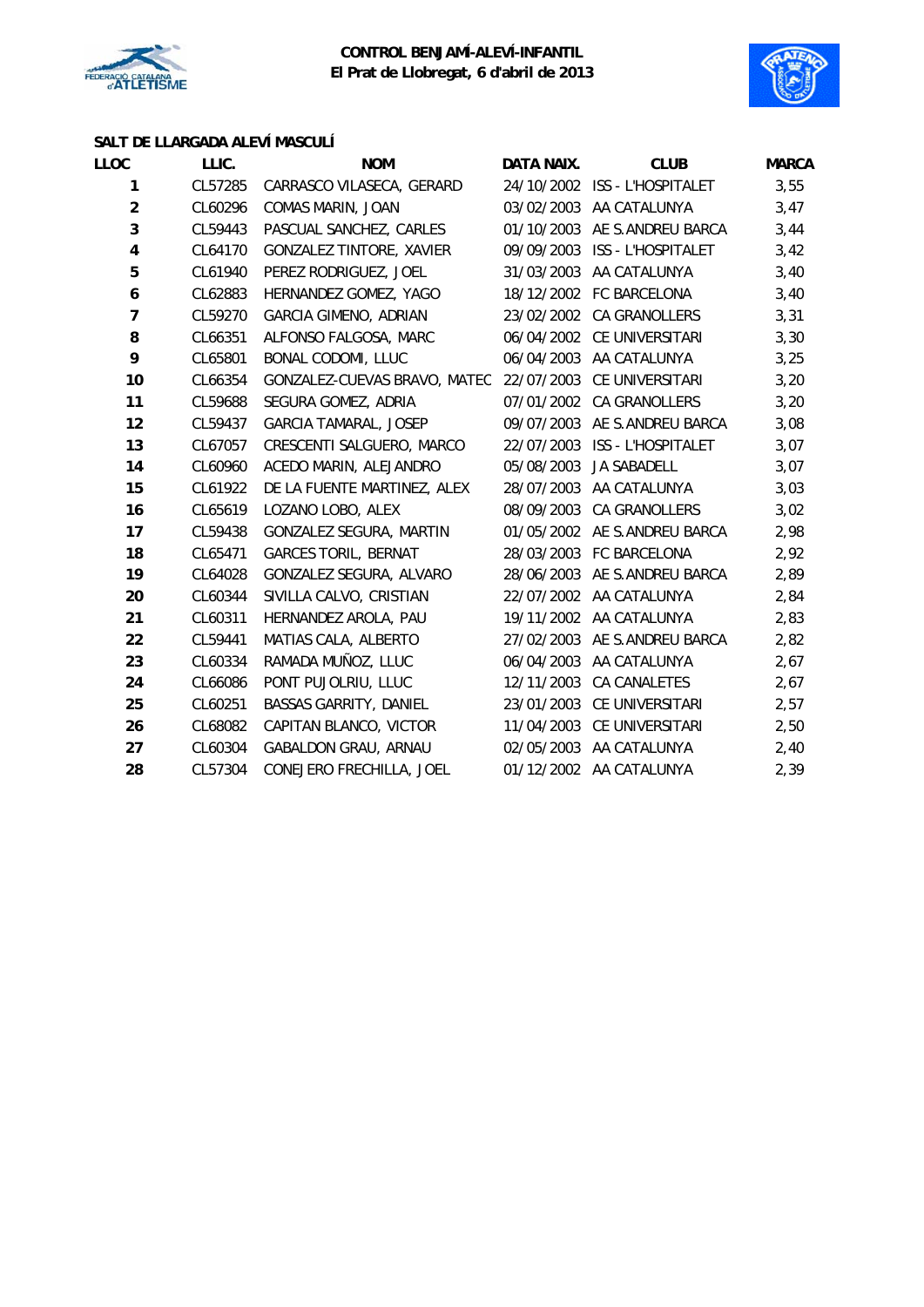



## **600 METRES LLISOS ALEVÍ FEMENÍ**

| 1a. Sèrie               |         |                             |                      |                              |              |
|-------------------------|---------|-----------------------------|----------------------|------------------------------|--------------|
| <b>LLOC</b>             | LLIC.   | <b>NOM</b>                  | DATA NAIX.           | <b>CLUB</b>                  | <b>MARCA</b> |
| 1                       | CL66702 | SALGADO BOIXADERAS, JULIA   |                      | 12/01/2002 CA CANALETES      | 1,55,6       |
| $\overline{a}$          | CL59519 | COBOS SANCHEZ, CLAUDIA      |                      | 31/05/2002 FC BARCELONA      | 1,57,5       |
| 3                       | CL66980 | GONZALEZ SANCHEZ, ALBA      |                      | 24/05/2002 PRATENC AA        | 1,59,5       |
| $\overline{\mathbf{4}}$ | CL62773 | RUBIO MIRALLES, IRENE       |                      | 08/02/2002 CE UNIVERSITARI   | 2,02,2       |
| 5                       | CL66982 | JUAN GRACIA, EMMA           |                      | 15/05/2003 PRATENC AA        | 2,06,3       |
| 6                       | CL62771 | PEREZ GARCIA, SARA          | 04/05/2003           | CE UNIVERSITARI              | 2,06,9       |
| $\overline{7}$          | CL58113 | MONGAY MARTINEZ, KARLA      |                      | 15/09/2002 AE S.ANDREU BARCA | 2,07,3       |
| 8                       | CL60329 | PALOMERO DONADEU, ALEXIA    |                      | 19/11/2002 AA CATALUNYA      | 2,07,9       |
| 9                       | CL61933 | MALET ARMENGOL, DUNA        |                      | 03/07/2003 AA CATALUNYA      | 2,09,8       |
| 10                      | CL62547 | SOBRINO GIMENO, LUCIA       | 10/05/2002           | CA VILADECANS                | 2,10,0       |
| 11                      | CL62764 | DE MINGO DOMENECH, ANNA     |                      | 30/12/2002 CE UNIVERSITARI   | 2, 11, 8     |
| 12                      | CL57516 | RUFFO FERNANDEZ, BLANCA     |                      | 11/04/2002 CE UNIVERSITARI   | 2,12,9       |
| 13                      | CL57354 | COTONAT DONAT, EMMA         |                      | 16/11/2002 CE UNIVERSITARI   | 2, 13, 5     |
| 14                      | CL62769 | GABARRO BENET, MONICA       |                      | 23/01/2002 CE UNIVERSITARI   | 2, 14, 6     |
| 15                      | CL64745 | CARNICER FONT, NARAIA       |                      | 16/06/2003 AE S.ANDREU BARCA | 2, 21, 3     |
| 16                      | CL62515 | MONTALA PALAU, NURIA        | 15/02/2002 JA ARBECA |                              | 2, 22, 1     |
| 2a. Sèrie               |         |                             |                      |                              |              |
| LLOC                    | LLIC.   | <b>NOM</b>                  | DATA NAIX.           | <b>CLUB</b>                  | <b>MARCA</b> |
| 1                       | CL57775 | VARGAS FUENTES, GISELA      | 18/02/2002           | CA GRANOLLERS                | 2,02,1       |
| $\overline{2}$          | CL60714 | SOLE TOMAS, MARCELA         | 03/01/2003           | CA IGUALADA                  | 2,04,3       |
| 3                       | CL60313 | LAS HERAS RUPEREZ, CLARA    |                      | 11/04/2003 AA CATALUNYA      | 2,05,1       |
| 4                       | CL60713 | SOLE TOMAS, JULIA           |                      | 03/01/2003 CA IGUALADA       | 2,06,4       |
| 5                       | CL62846 | LOPEZ CABALLER, MARTA       |                      | 24/05/2002 CA CANALETES      | 2,07,5       |
| 6                       | CL59230 | LOPEZ PANIAGA, LIDIA        |                      | 01/09/2002 PRATENC AA        | 2, 11, 7     |
| $\overline{7}$          | CL62890 | PALACIOS CAÑADA, MARINA     | 26/05/2003           | FC BARCELONA                 | 2, 12, 8     |
| 8                       | CL62881 | MARATA CODINA, BERTA        | 17/12/2002           | FC BARCELONA                 | 2, 18, 5     |
| 9                       | CL65474 | MICHEL GODIN, VIC           |                      | 13/05/2003 FC BARCELONA      | 2,21,9       |
| 10                      | CL60066 | GUTIERREZ ROMERO, LAURA     | 31/01/2003 CA VIC    |                              | 2, 25, 2     |
| 11                      | CL61667 | GONZALEZ MATEO, CLAUDIA     |                      | 19/03/2003 PRATENC AA        | 2, 25, 9     |
| 12                      | CL64176 | SANT JENNAI, MAR            | 12/08/2002           | ISS - L'HOSPITALET           | 2,34,5       |
| 13                      | CL67623 | FLORES GONZALEZ, JULIA      |                      | 18/09/2003 CA GRANOLLERS     | 2,38,8       |
| 3a. Sèrie               |         |                             |                      |                              |              |
| <b>LLOC</b>             | LLIC.   | <b>NOM</b>                  | DATA NAIX.           | <b>CLUB</b>                  | <b>MARCA</b> |
| 1                       | CL60616 | LAGO LORES, ISABELA         | 01/03/2002           | CA IGUALADA                  | 2,07,2       |
| $\overline{\mathbf{c}}$ | CL67623 | FLORES GONZALEZ, JULIA      | 18/09/2003           | CA GRANOLLERS                | 2,09,5       |
| 3                       | CL60802 | SAURA PETEGNIEF, CHLOE      | 14/07/2003           | CA CANALETES                 | 2, 13, 6     |
| 4                       | CL65000 | ARRANZ LOPEZ, BARBARA       | 28/10/2003           | AE S.ANDREU BARCA            | 2,16,0       |
| 5                       | CL62148 | SANCHIS CABALLERO, JUDITH   | 28/05/2003           | CA GRANOLLERS                | 2, 17, 1     |
| 6                       | CL62040 | GONZALEZ SEGURA, VIOLETA    | 28/06/2003           | AE S.ANDREU BARCA            | 2, 18, 7     |
| 7                       | CL65826 | OLIVERA SORIANO, MARTA      | 06/10/2003           | AA CATALUNYA                 | 2,19,4       |
| 8                       | CL65830 | RODRIGUEZ BELLBERD, ANDREA  | 29/01/2002           | AA CATALUNYA                 | 2, 20, 5     |
| 9                       | CL65472 | <b>GUZMAN GARCIA, PAULA</b> |                      | 26/12/2002 FC BARCELONA      | 2,22,6       |
| 10                      | CL59442 | PAÑELLA HERMENS, ANNA       |                      | 09/04/2003 AE S.ANDREU BARCA | 2, 29, 1     |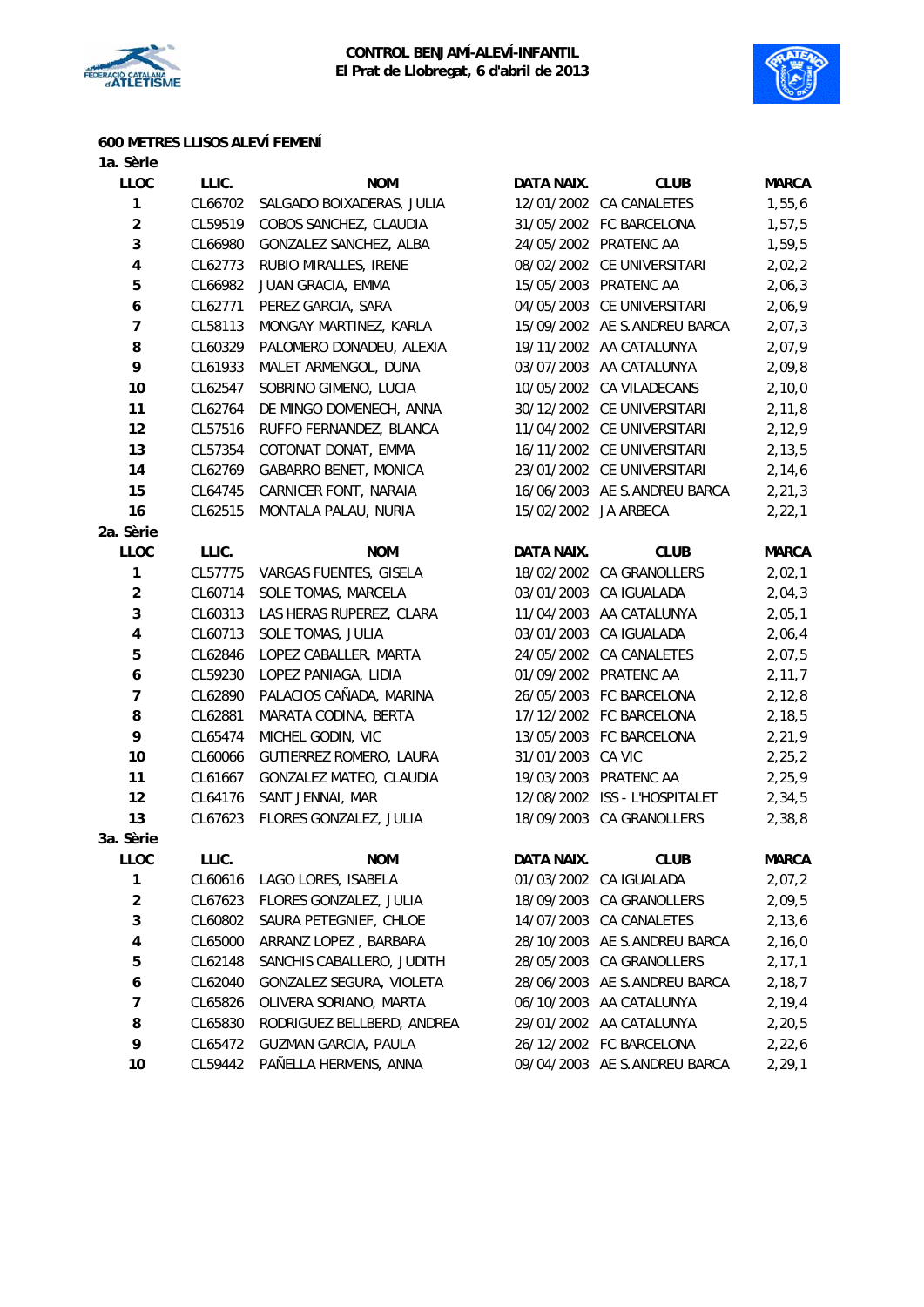



#### **2000 METRES MARXA ALEVÍ FEMENÍ**

| <b>LLOC</b> | LLIC.   | <b>NOM</b>                    | DATA NAIX.        | <b>CLUB</b>                   | <b>MARCA</b> |
|-------------|---------|-------------------------------|-------------------|-------------------------------|--------------|
| 1           | CL61290 | <b>BOHILS TENAS, JUDIT</b>    |                   | 05/08/2003 CA CALELLA         | 11, 23, 5    |
| 2           | CL62846 | LOPEZ CABALLER, MARTA         |                   | 24/05/2002 CA CANALETES       | 12, 18, 0    |
| 3           | CL60066 | GUTIERREZ ROMERO, LAURA       | 31/01/2003 CA VIC |                               | 12, 30, 3    |
| 4           | CL60699 | PLANAS COSTA, LAIA            |                   | 22/09/2002 CA IGUALADA        | 12, 42, 3    |
| 5           | CL62536 | MARTINEZ BELTRAN, MARINA      |                   | 19/01/2002 CA VILADECANS      | 12,48,6      |
| 6           | CL58178 | TURDIU CUNILLERA, JULIA       |                   | 05/02/2002 CE PENEDÈS         | 13,02,9      |
| 7           | CL59670 | DANIELUK BORGET, NIDIA AYMARA |                   | 23/05/2003 CA GRANOLLERS      | 13,38,6      |
| 8           | CL65609 | GARCIA ALONSO, PAULA          |                   | 11/01/2003 CA GRANOLLERS      | 13,38,8      |
| 9           | CL58308 | PEREIRAS NEIRA, NURIA         |                   | 24/01/2002 ISS - L'HOSPITALET | 13, 43, 3    |
| 10          | CL62533 | GARCIA MARTIN-DOIMEADIOS, ANA |                   | 17/06/2002 CA VILADECANS      | 15, 13, 7    |
| 11          | CL66963 | <b>BADET HUERTA, SARA</b>     | 22/08/2003        | PRATENC AA                    | 15, 26, 5    |
| 12          | CL63244 | <b>GARCIA ROYO, CARLA</b>     | 22/11/2003        | PRATENC AA                    | 15, 37, 2    |
| 13          | CL63242 | DESCALZO REBOLLO, JULIA       |                   | 05/05/2002 PRATENC AA         | 15,44,2      |

#### **SALT DE LLARGADA ALEVÍ FEMENÍ**

| LLOC                    | LLIC.   | <b>NOM</b>                    | DATA NAIX. | <b>CLUB</b>                   | <b>MARCA</b> |
|-------------------------|---------|-------------------------------|------------|-------------------------------|--------------|
| 1                       | CL62547 | SOBRINO GIMENO, LUCIA         |            | 10/05/2002 CA VILADECANS      | 3,79         |
| $\overline{a}$          | CL57775 | VARGAS FUENTES, GISELA        |            | 18/02/2002 CA GRANOLLERS      | 3,61         |
| 3                       | CL58113 | MONGAY MARTINEZ, KARLA        |            | 15/09/2002 AE S.ANDREU BARCA  | 3,60         |
| $\overline{\mathbf{4}}$ | CL66702 | SALGADO BOIXADERAS, JULIA     |            | 12/01/2002 CA CANALETES       | 3,58         |
| 5                       | CL60714 | SOLE TOMAS, MARCELA           |            | 03/01/2003 CA IGUALADA        | 3,51         |
| 6                       | CL66073 | GONZALEZ MARTINEZ, PATRICIA   | 08/04/2002 | CA CANALETES                  | 3,40         |
| $\overline{7}$          | CL60616 | LAGO LORES, ISABELA           | 01/03/2002 | CA IGUALADA                   | 3,36         |
| 8                       | CL66980 | GONZALEZ SANCHEZ, ALBA        |            | 24/05/2002 PRATENC AA         | 3,36         |
| 9                       | CL60699 | PLANAS COSTA, LAIA            | 22/09/2002 | CA IGUALADA                   | 3,26         |
| 10                      | CL61264 | RODRIGUEZ GONZALEZ, PAULA     | 27/06/2002 | CA MOLLET                     | 3,21         |
| 11                      | CL66982 | JUAN GRACIA, EMMA             |            | 15/05/2003 PRATENC AA         | 3,18         |
| 12                      | CL62148 | SANCHIS CABALLERO, JUDITH     |            | 28/05/2003 CA GRANOLLERS      | 3,06         |
| 13                      | CL62764 | DE MINGO DOMENECH, ANNA       |            | 30/12/2002 CE UNIVERSITARI    | 3,04         |
| 14                      | CL60713 | SOLE TOMAS, JULIA             | 03/01/2003 | CA IGUALADA                   | 2,98         |
| 15                      | CL61933 | MALET ARMENGOL, DUNA          |            | 03/07/2003 AA CATALUNYA       | 2,96         |
| 16                      | CL63242 | DESCALZO REBOLLO, JULIA       |            | 05/05/2002 PRATENC AA         | 2,92         |
| 17                      | CL59670 | DANIELUK BORGET, NIDIA AYMARA |            | 23/05/2003 CA GRANOLLERS      | 2,90         |
| 18                      | CL58308 | PEREIRAS NEIRA, NURIA         |            | 24/01/2002 ISS - L'HOSPITALET | 2,88         |
| 19                      | CL60313 | LAS HERAS RUPEREZ, CLARA      |            | 11/04/2003 AA CATALUNYA       | 2,88         |
| 20                      | CL60329 | PALOMERO DONADEU, ALEXIA      |            | 19/11/2002 AA CATALUNYA       | 2,87         |
| 21                      | CL62771 | PEREZ GARCIA, SARA            |            | 04/05/2003 CE UNIVERSITARI    | 2,85         |
| 22                      | CL64745 | CARNICER FONT, NARAIA         |            | 16/06/2003 AE S.ANDREU BARCA  | 2,82         |
| 23                      | CL63244 | GARCIA ROYO, CARLA            | 22/11/2003 | PRATENC AA                    | 2,77         |
| 24                      | CL64176 | SANT JENNAI, MAR              |            | 12/08/2002 ISS - L'HOSPITALET | 2,76         |
| 25                      | CL65830 | RODRIGUEZ BELLBERD, ANDREA    |            | 29/01/2002 AA CATALUNYA       | 2,73         |
| 26                      | CL67623 | FLORES GONZALEZ, JULIA        |            | 18/09/2003 CA GRANOLLERS      | 2,70         |
| 27                      | CL65609 | GARCIA ALONSO, PAULA          |            | 11/01/2003 CA GRANOLLERS      | 2,70         |
| 28                      | CL62040 | GONZALEZ SEGURA, VIOLETA      |            | 28/06/2003 AE S.ANDREU BARCA  | 2,66         |
| 29                      | CL59230 | LOPEZ PANIAGA, LIDIA          |            | 01/09/2002 PRATENC AA         | 2,65         |
| 30                      | CL64744 | PEREZ BERMUDEZ, LING          |            | 14/07/2003 AE S.ANDREU BARCA  | 2,62         |
| 31                      | CL65472 | <b>GUZMAN GARCIA, PAULA</b>   |            | 26/12/2002 FC BARCELONA       | 2,60         |
| 32                      | CL65474 | MICHEL GODIN, VIC             |            | 13/05/2003 FC BARCELONA       | 2,56         |
| 33                      | CL65000 | ARRANZ LOPEZ, BARBARA         |            | 28/10/2003 AE S.ANDREU BARCA  | 2,52         |
| 34                      | CL59442 | PAÑELLA HERMENS, ANNA         |            | 09/04/2003 AE S.ANDREU BARCA  | 2,49         |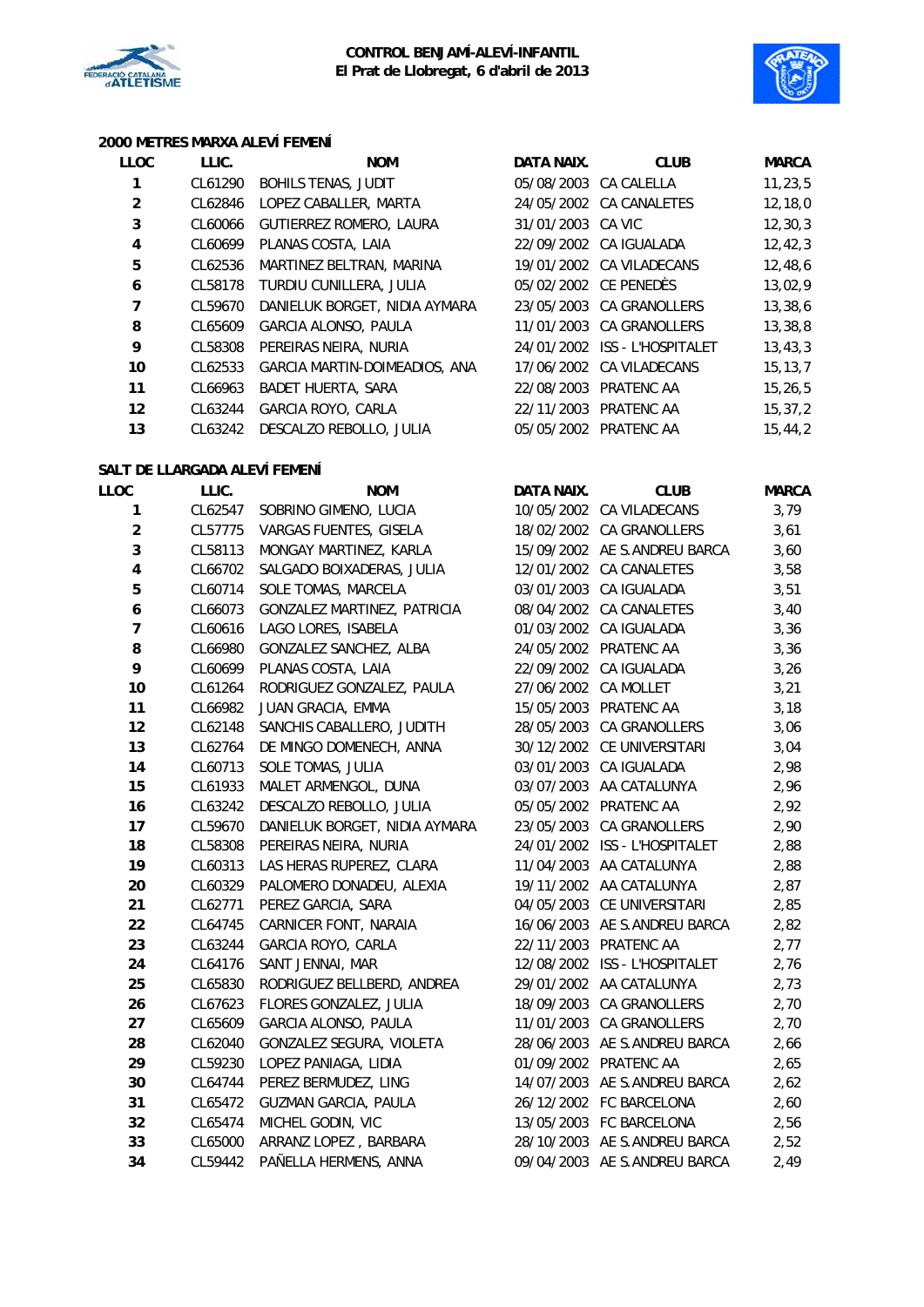



# **SALT DE LLARGADA ALEVÍ FEMENÍ**

| LLOC. | LLIC. | <b>NOM</b>                      | DATA NAIX. | <b>CLUB</b>                | <b>MARCA</b> |
|-------|-------|---------------------------------|------------|----------------------------|--------------|
| 35    |       | CL62769 GABARRO BENET, MONICA   |            | 23/01/2002 CE UNIVERSITARI | 2.49         |
| 36    |       | CL57354 COTONAT DONAT, EMMA     |            | 16/11/2002 CE UNIVERSITARI | 2.48         |
| 37    |       | CL60802 SAURA PETEGNIEF, CHLOE  |            | 14/07/2003 CA CANALETES    | 2.45         |
| 38    |       | CL65826 OLIVERA SORIANO, MARTA  |            | 06/10/2003 AA CATALUNYA    | 2,38         |
|       |       | CL61667 GONZALEZ MATEO, CLAUDIA |            | 19/03/2003 PRATENC AA      | <b>NULS</b>  |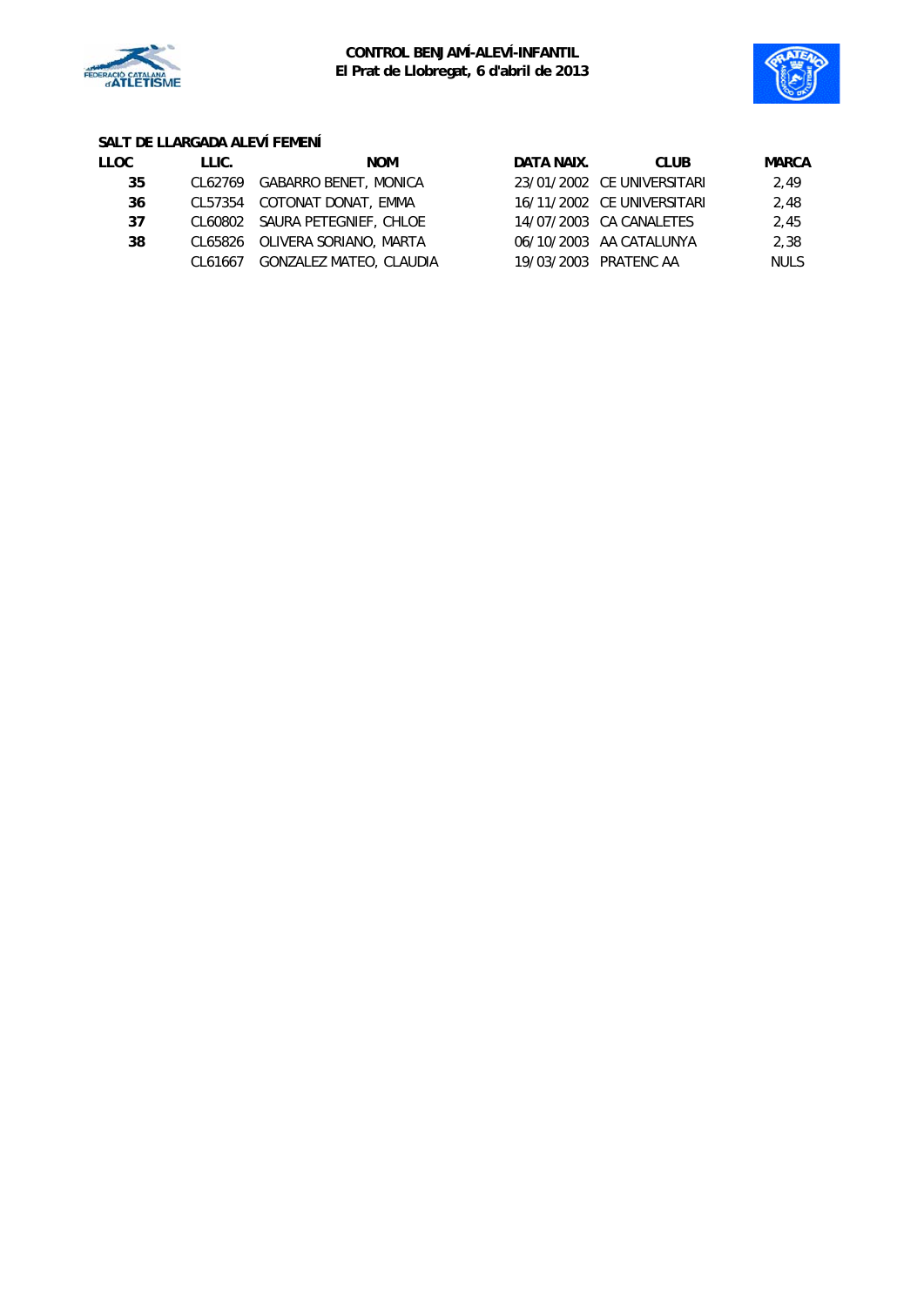



#### **600 METRES LLISOS INFANTIL MASCULÍ**

| <b>LLOC</b>             | LLIC.   | <b>NOM</b>                          | DATA NAIX. | <b>CLUB</b>                   | <b>MARCA</b> |
|-------------------------|---------|-------------------------------------|------------|-------------------------------|--------------|
| 1                       | CL66701 | PEREZ MOLERO, MARIO                 | 27/02/2001 | <b>CA CANALETES</b>           | 1,43,5       |
| $\overline{a}$          | CL62550 | VILLALONGA MARTINEZ, RAUL           |            | 21/10/2001 CA VILADECANS      | 1,50,2       |
| 3                       | CL59686 | QUINTANA DE SENA, DANIEL            |            | 29/11/2000 CA GRANOLLERS      | 1,50,6       |
| $\overline{\mathbf{4}}$ | CL63700 | PIÑERA PONS, ENRIC                  | 19/04/2001 | <b>BARCELONA AT.</b>          | 1,52,3       |
| 5                       | CL56514 | MBARKI, SALMAN                      | 28/02/2001 | CA GRANOLLERS                 | 1,52,9       |
| $\boldsymbol{6}$        | CL65625 | PEREZ CORNIEL, MIGUEL LEANDRO       | 06/03/2001 | <b>CA GRANOLLERS</b>          | 1,53,4       |
| $\overline{7}$          | CL57314 | MOLINA FERNANDEZ, MARC              |            | 07/03/2000 AA CATALUNYA       | 1,54,7       |
| 8                       | CL67060 | FLAQUER POUDEVIDA, IGNACIO          | 30/09/2000 | ISS - L'HOSPITALET            | 1,58,0       |
| 9                       | CL54984 | COMAS MARIN, POL                    |            | 04/04/2001 AA CATALUNYA       | 1,58,7       |
| 10                      | CL64402 | LOPEZ PUJOL, ORIOL                  | 30/01/2001 | AA CATALUNYA                  | 1,59,9       |
| 11                      | CL59422 | URPINELL AYNES, ROBERT              | 16/06/2001 | <b>UA TERRASSA</b>            | 1,59,9       |
| 12                      | CL56960 | COLL SICLUNA, ARTUR                 |            | 16/08/2001 FC BARCELONA       | 2,01,7       |
| 13                      | CL53393 | GARRETA PIÑOL, ROGER                | 16/05/2000 | <b>UA TERRASSA</b>            | 2,02,3       |
| 14                      | CL65634 | ROMERO BLANCH, MIQUEL               |            | 10/04/2000 CA GRANOLLERS      | 2,06,0       |
| 15                      | CL67067 | VIVES ILLA, ANDREU                  |            | 21/03/2000 ISS - L'HOSPITALET | 2,07,8       |
| 16                      | CL54981 | CAÑADELL BERTRAN, AXEL              |            | 07/02/2001 AA CATALUNYA       | 2, 16, 8     |
|                         |         | 3000 METRES LLISOS INFANTIL MASCULÍ |            |                               |              |
| <b>LLOC</b>             | LLIC.   | <b>NOM</b>                          | DATA NAIX. | <b>CLUB</b>                   | <b>MARCA</b> |
| 1                       | CL54991 | LAS HERAS RUPEREZ, AARON            |            | 22/06/2000 AA CATALUNYA       | 10,09,9      |
| $\overline{2}$          | CL53258 | SALAS MOLINA, ALEX                  |            | 18/11/2000 CORNELLÀ AT.       | 10, 19, 2    |
| 3                       | CL53933 | ORIVE VIDAL, PAU                    |            | 23/05/2000 CA CANALETES       | 10, 27, 9    |
| $\overline{\mathbf{4}}$ | CL62357 | TURON SANCHEZ, DIDAC                |            | 07/10/2000 CA TORELLO         | 11, 17, 6    |
| 5                       | CL57355 | COTONAT DONAT, ERNEST               |            | 19/05/2001 CE UNIVERSITARI    | 11, 25, 2    |
| 6                       | CL59524 | CALVO CARBO, HUGO                   | 06/06/2000 | RIPOLLET UA                   | 11, 26, 8    |
| 7                       | CL59664 | BENITEZ BALAÑA, ROBERT              |            | 07/03/2000 CA GRANOLLERS      | 11, 43, 5    |
| 8                       | CL54749 | OLIVE NIETO, SALIM                  |            | 20/07/2000 CA NOU BARRIS      | 12,42,4      |
| 9                       | CL54803 | GONZALEZ RODRIGUEZ, IKER            | 24/10/2001 | AE S.ANDREU BARCA             | 12, 43, 2    |

 CL54804 SOTILLOS HERITSCH, POL 21/12/2001 AE S.ANDREU BARCA 12,55,6 CL62155 VIZCAINO MATEO, DANIEL 10/12/2001 CA GRANOLLERS 13,06,7 CL62134 IGLESIAS GRAU, MARC 17/03/2000 CA GRANOLLERS 13,07,9 13 CL60252 BASSAS GARRITY, MARIO 09/09/2001 CE UNIVERSITARI 13,37,3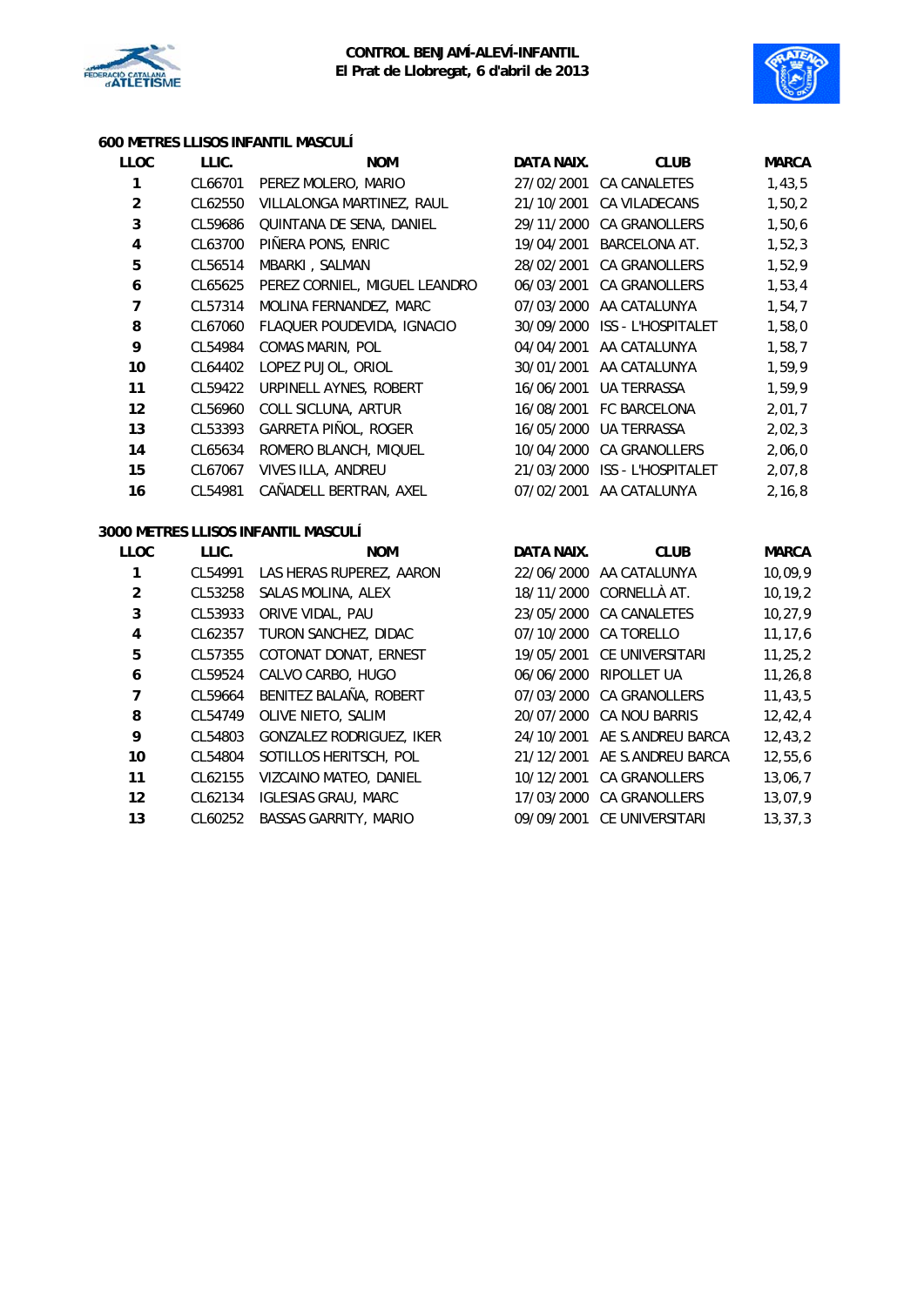



# **80 METRES TANQUES INFANTIL MASCULÍ**

| 1a. Sèrie      |         |                             |            |                         |              |
|----------------|---------|-----------------------------|------------|-------------------------|--------------|
| LLOC           | LLIC.   | <b>NOM</b>                  | DATA NAIX. | <b>CLUB</b>             | <b>MARCA</b> |
| 1              | CL53520 | ROMERO MORENO, IVAN         | 01/02/2000 | <b>CA GRANOLLERS</b>    | 15,3         |
| $\overline{2}$ | CL66701 | PEREZ MOLERO, MARIO         | 27/02/2001 | <b>CA CANALETES</b>     | 16, 2        |
| 3              | CL56960 | COLL SICLUNA, ARTUR         | 16/08/2001 | <b>FC BARCELONA</b>     | 16,8         |
| 4              | CL54990 | JIMENEZ ISABAL, DANIEL      | 19/05/2000 | AA CATALUNYA            | 17,5         |
| 5              | CL56514 | MBARKI, SALMAN              | 28/02/2001 | CA GRANOLLERS           | 18,2         |
| 6              | CL64402 | LOPEZ PUJOL, ORIOL          | 30/01/2001 | AA CATALUNYA            | 18,5         |
| 2a. Sèrie      |         |                             |            |                         |              |
| <b>LLOC</b>    | LLIC.   | <b>NOM</b>                  | DATA NAIX. | <b>CLUB</b>             | <b>MARCA</b> |
| 1              | CL57504 | CALZADO BASSO, LLUIS        | 15/11/2000 | CE UNIVERSITARI         | 15,2         |
| $\overline{a}$ | CL56953 | <b>GRACIA GASULLA, ALEX</b> | 20/12/2000 | <b>FC BARCELONA</b>     | 16, 6        |
| 3              | CL59686 | QUINTANA DE SENA, DANIEL    | 29/11/2000 | CA GRANOLLERS           | 17,8         |
| 4              | CL57763 | FUENTES BRUSTENGA, GERARD   | 22/09/2001 | <b>CA GRANOLLERS</b>    | 18,2         |
| 5              | CL54984 | COMAS MARIN, POL            | 04/04/2001 | AA CATALUNYA            | 18,7         |
| 6              | CL65608 | FRANK ARNALDO, GIJS         | 06/05/2001 | <b>CA GRANOLLERS</b>    | 24,9         |
| 3a. Sèrie      |         |                             |            |                         |              |
| <b>LLOC</b>    | LLIC.   | <b>NOM</b>                  | DATA NAIX. | <b>CLUB</b>             | <b>MARCA</b> |
| 1              | CL53164 | PEREZ GARRIDO, SERGIO       | 05/01/2000 | CA GAVÀ                 | 16,4         |
| $\overline{2}$ | CL67060 | FLAQUER POUDEVIDA, IGNACIO  | 30/09/2000 | ISS - L'HOSPITALET      | 17,0         |
| 3              | CL65822 | LOPEZ PAREDES, JOEL         | 22/01/2001 | AA CATALUNYA            | 17,3         |
| 4              | CL53258 | SALAS MOLINA, ALEX          |            | 18/11/2000 CORNELLÀ AT. | 18,4         |

### **3000 METRES MARXA INFANTIL MASCULÍ**

| LLOC           | LLIC.   | <b>NOM</b>                    | DATA NAIX. | <b>CLUB</b>                   | <b>MARCA</b> |
|----------------|---------|-------------------------------|------------|-------------------------------|--------------|
| $\mathbf{1}$   | CL54990 | JIMENEZ ISABAL, DANIEL        |            | 19/05/2000 AA CATALUNYA       | 16,04,2      |
| $\overline{2}$ | CL57153 | SANCHEZ NOVENSA, JOEL         |            | 06/07/2000 CORNELLÀ AT.       | 16, 19, 5    |
| 3              | CL54751 | <b>BLAS ESCUTE, ROGER</b>     |            | 26/05/2000 CA NOU BARRIS      | 16, 35, 8    |
| 4              | CL57565 | CAMPINS PITART, FERRAN        |            | 23/07/2000 UA TERRASSA        | 16, 41, 7    |
| 5              | CL57577 | <b>GUTIERREZ ORTEGA, ALEX</b> |            | 17/10/2001 UA TERRASSA        | 16, 48, 7    |
| 6              | CL65069 | RODRIGUEZ ORTEGA, OLEG        |            | 09/02/2000 ISS - L'HOSPITALET | 18, 22, 2    |
| 7              | CL54749 | OLIVE NIETO, SALIM            |            | 20/07/2000 CA NOU BARRIS      | 20, 20, 7    |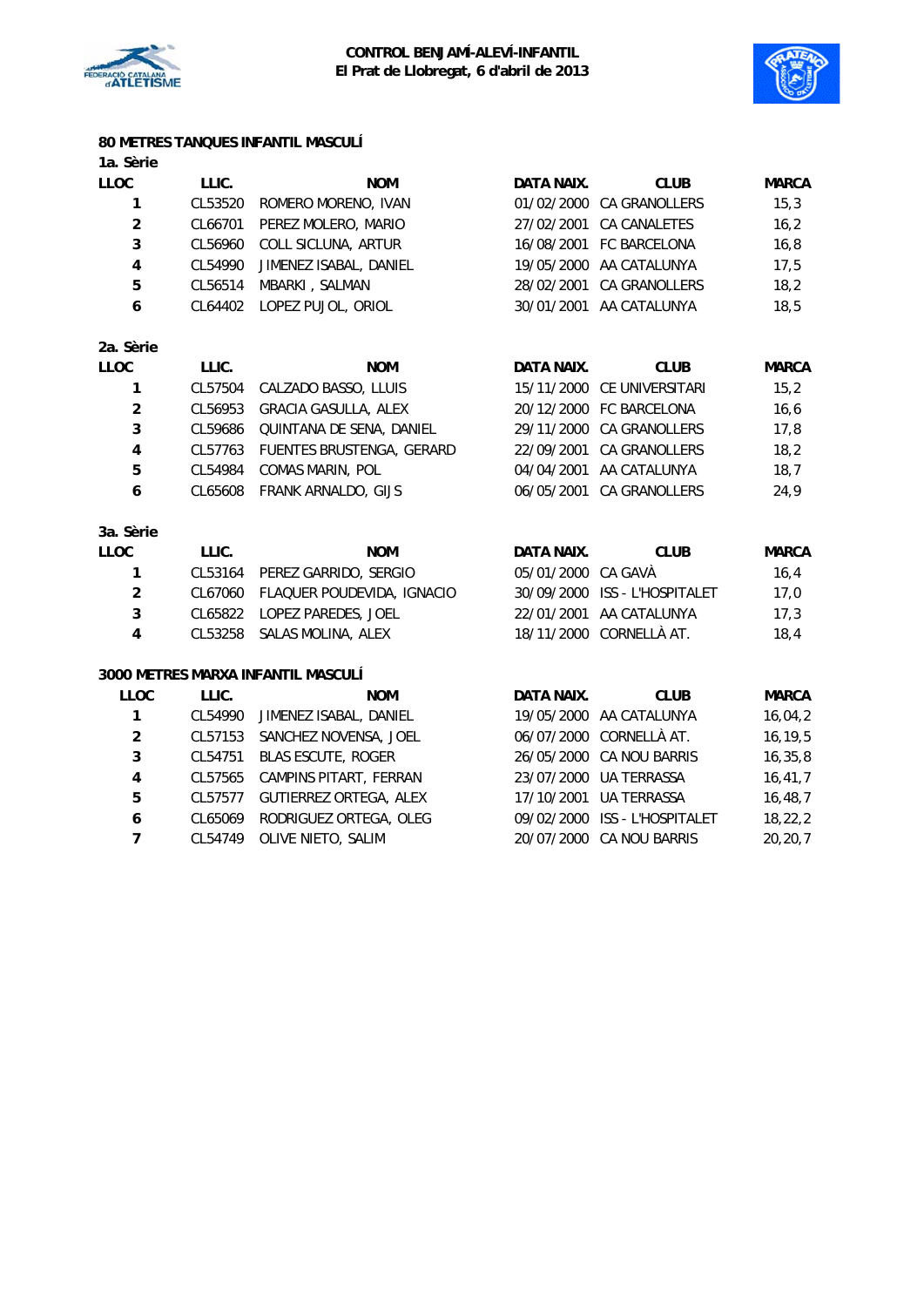



## **TRIPLE SALT INFANTIL MASCULÍ**

| LLOC           | LLIC.   | <b>NOM</b>                         | DATA NAIX. | <b>CLUB</b>          | <b>MARCA</b> |
|----------------|---------|------------------------------------|------------|----------------------|--------------|
| 1              | CL57504 | CALZADO BASSO, LLUIS               | 15/11/2000 | CE UNIVERSITARI      | 9,98         |
| $\overline{2}$ | CL53164 | PEREZ GARRIDO, SERGIO              | 05/01/2000 | CA GAVÀ              | 9,86         |
| 3              | CL53520 | ROMERO MORENO, IVAN                | 01/02/2000 | CA GRANOLLERS        | 9,33         |
| 4              | CL66701 | PEREZ MOLERO, MARIO                | 27/02/2001 | <b>CA CANALETES</b>  | 9,25         |
| 5              | CL54990 | JIMENEZ ISABAL, DANIEL             | 19/05/2000 | AA CATALUNYA         | 9,19         |
| 6              | CL57314 | MOLINA FERNANDEZ, MARC             | 07/03/2000 | AA CATALUNYA         | 9,10         |
| 7              | CL54991 | LAS HERAS RUPEREZ, AARON           | 22/06/2000 | AA CATALUNYA         | 9,01         |
| 8              | CL56953 | GRACIA GASULLA, ALEX               | 20/12/2000 | FC BARCELONA         | 8,74         |
| 9              | CL62550 | VILLALONGA MARTINEZ, RAUL          | 21/10/2001 | CA VILADECANS        | 8,33         |
| 10             | CL62768 | FLO ARIAS, VICTOR                  | 31/03/2000 | CE UNIVERSITARI      | 7,95         |
| 11             | CL65553 | <b>GARCIA BRICOLLE, IVAN</b>       | 24/08/2001 | CE PENEDÈS           | 7,85         |
| 12             | CL53393 | GARRETA PIÑOL, ROGER               | 16/05/2000 | UA TERRASSA          | 7,69         |
| 13             | CL56514 | MBARKI, SALMAN                     | 28/02/2001 | <b>CA GRANOLLERS</b> | 7,64         |
| 14             | CL65634 | ROMERO BLANCH, MIQUEL              | 10/04/2000 | <b>CA GRANOLLERS</b> | 7,62         |
| 15             | CL65625 | PEREZ CORNIEL, MIGUEL LEANDRO      | 06/03/2001 | CA GRANOLLERS        | 7,54         |
| 16             | CL59422 | URPINELL AYNES, ROBERT             | 16/06/2001 | UA TERRASSA          | 7,36         |
| 17             | CL62134 | <b>IGLESIAS GRAU, MARC</b>         | 17/03/2000 | <b>CA GRANOLLERS</b> | 7,24         |
|                | CL54804 | SOTILLOS HERITSCH, POL             | 21/12/2001 | AE S.ANDREU BARCA    | <b>NULS</b>  |
|                | CL65822 | LOPEZ PAREDES, JOEL                | 22/01/2001 | AA CATALUNYA         | <b>NULS</b>  |
|                |         | LLANCAMENT DE DES INFANTIL MASCULÍ |            |                      |              |

#### **LLANÇAMENT DE PES INFANTIL MASCULÍ**

| <b>LLOC</b>    | LLIC.   | <b>NOM</b>                   | DATA NAIX. | <b>CLUB</b>                | <b>MARCA</b> |
|----------------|---------|------------------------------|------------|----------------------------|--------------|
|                | CL59696 | ALBARRAN SANCHEZ, POL        |            | 13/01/2001 CA NOU BARRIS   | 9,15         |
| $\overline{2}$ | CL54553 | VAQUE MAHEDERO, IKER         | 28/08/2000 | PRATENC AA                 | 8,57         |
| 3              | CL66985 | LOPEZ BASIANA, MIGUEL ANGEL  |            | 12/07/2000 PRATENC AA      | 8,01         |
| 4              | CL55552 | LUMBRERAS NAVARRO, CARLES    |            | 10/10/2001 CE PENEDÈS      | 7,61         |
| 5              | CL59664 | BENITEZ BALAÑA, ROBERT       |            | 07/03/2000 CA GRANOLLERS   | 7,45         |
| 6              | CL57504 | CALZADO BASSO, LLUIS         |            | 15/11/2000 CE UNIVERSITARI | 7,40         |
| 7              | CL57763 | FUENTES BRUSTENGA, GERARD    | 22/09/2001 | CA GRANOLLERS              | 7,17         |
| 8              | CL60252 | <b>BASSAS GARRITY, MARIO</b> |            | 09/09/2001 CE UNIVERSITARI | 6, 13        |
| 9              | CL54981 | CAÑADELL BERTRAN, AXEL       | 07/02/2001 | AA CATALUNYA               | 5,93         |
| 10             | CL62768 | FLO ARIAS, VICTOR            |            | 31/03/2000 CE UNIVERSITARI | 5,63         |
| 11             | CL65608 | <b>FRANK ARNALDO, GIJS</b>   | 06/05/2001 | <b>CA GRANOLLERS</b>       | 5,27         |
| 12             | CL57355 | COTONAT DONAT, ERNEST        | 19/05/2001 | CE UNIVERSITARI            | 5,26         |
| 13             | CL65553 | <b>GARCIA BRICOLLE, IVAN</b> | 24/08/2001 | CE PENEDÈS                 | 4.59         |

### **LLANÇAMENT DE DISC INFANTIL MASCULÍ**

| LLOC           | LLIC.   | <b>NOM</b>                       | DATA NAIX.         | <b>CLUB</b>               | <b>MARCA</b> |
|----------------|---------|----------------------------------|--------------------|---------------------------|--------------|
|                | CL53164 | PEREZ GARRIDO, SERGIO            | 05/01/2000 CA GAVA |                           | 31,50        |
| $\overline{2}$ | CL59696 | ALBARRAN SANCHEZ, POL            | 13/01/2001         | <b>CA NOU BARRIS</b>      | 21.25        |
| 3              | CL57763 | <b>FUENTES BRUSTENGA, GERARD</b> | 22/09/2001         | <b>CA GRANOLLERS</b>      | 19.91        |
| 4              | CL66985 | LOPEZ BASIANA, MIGUEL ANGEL      | 12/07/2000         | PRATENC AA                | 17,90        |
| 5              | CL54553 | VAQUE MAHEDERO, IKER             | 28/08/2000         | PRATENC AA                | 16,98        |
| 6              | CL55552 | LUMBRERAS NAVARRO, CARLES        |                    | 10/10/2001 CE PENEDÈS     | 16.71        |
| 7              | CL67067 | VIVES ILLA, ANDREU               | 21/03/2000         | ISS - L'HOSPITALET        | 16,67        |
| 8              | CL59664 | BENITEZ BALAÑA, ROBERT           |                    | 07/03/2000 CA GRANOLLERS  | 16,56        |
| 9              | CL54803 | <b>GONZALEZ RODRIGUEZ, IKER</b>  | 24/10/2001         | AE S.ANDREU BARCA         | 13,30        |
| 10             | CL54981 | CAÑADELL BERTRAN, AXEL           | 07/02/2001         | AA CATALUNYA              | 12,77        |
| 11             | CL60333 | RAMADA MUÑOZ, NIL                | 25/07/2000         | AA CATALUNYA              | 12.14        |
|                | CL67060 | FLAQUER POUDEVIDA, IGNACIO       | 30/09/2000         | <b>ISS - L'HOSPITALET</b> | <b>NULS</b>  |
|                |         |                                  |                    |                           |              |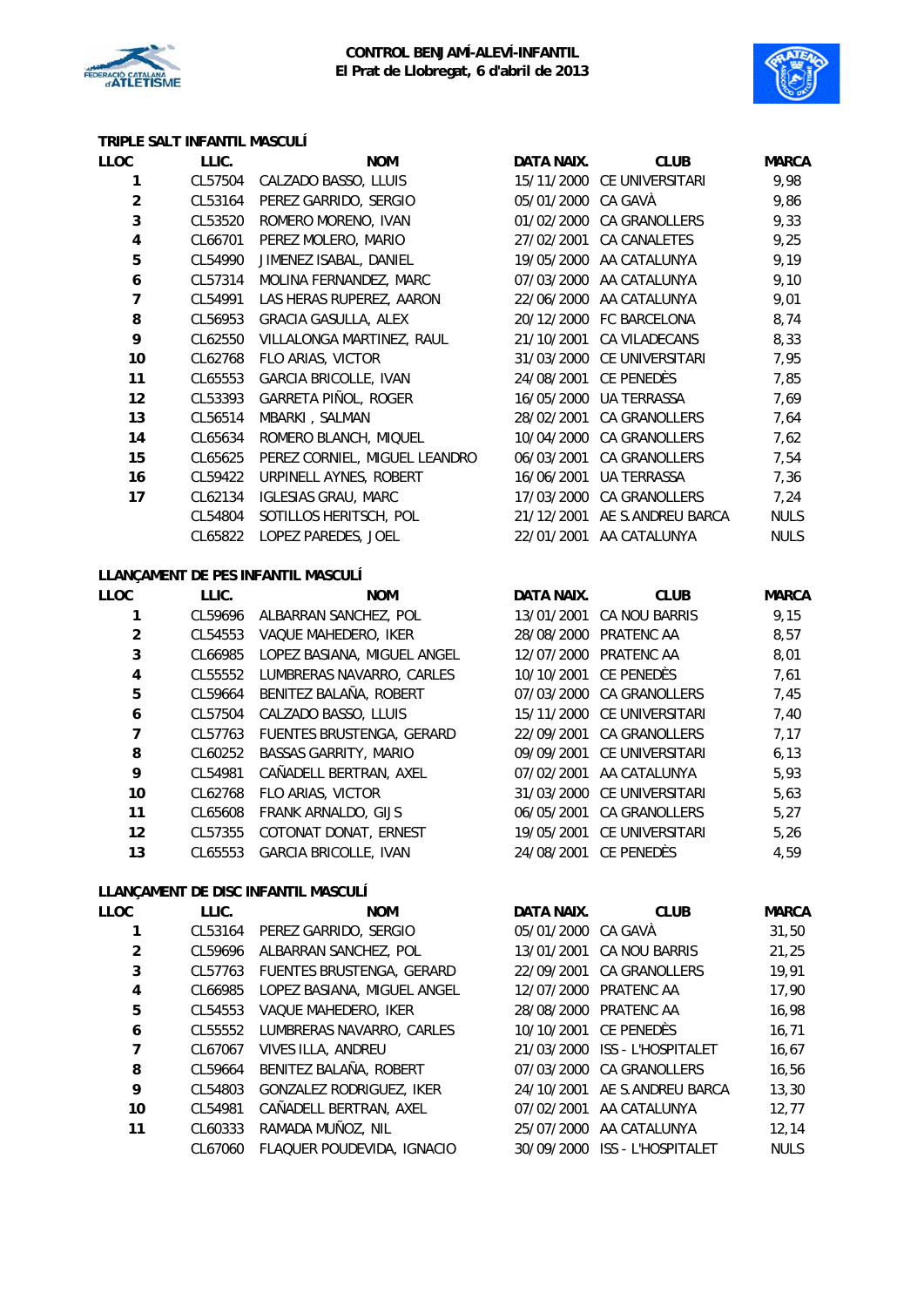



### **600 METRES LLISOS INFANTIL FEMENÍ**

| 1a. Sèrie               |         |                                                      |                      |                               |              |
|-------------------------|---------|------------------------------------------------------|----------------------|-------------------------------|--------------|
| LLOC                    | LLIC.   | <b>NOM</b>                                           | DATA NAIX.           | <b>CLUB</b>                   | <b>MARCA</b> |
| $\mathbf{1}$            | CL53320 | GALLEGO SOTELO, SARA                                 |                      | 11/10/2000 CE UNIVERSITARI    | 1,44,8       |
| $\boldsymbol{2}$        | CL57517 | RUFFO FERNANDEZ, CLAUDIA                             |                      | 04/06/2000 CE UNIVERSITARI    | 1,45,5       |
| 3                       | CL53112 | VIUDEZ CHECA, NURIA<br>18/01/2000 ISS - L'HOSPITALET |                      |                               | 1,46,3       |
| $\pmb{4}$               | CL55577 | CORNELLAS ESCAYOLA, ELNA                             | 22/04/2001           | <b>AVINENT MANRESA</b>        | 1,48,3       |
| 5                       | CL53413 | SOLSONA SADURNI, NURIA                               | 05/02/2000           | AA CATALUNYA                  | 1,56,5       |
| $\boldsymbol{6}$        | CL53527 | SURROCA GIBERT, MARIA                                | 26/03/2000           | CA GRANOLLERS                 | 1,59,1       |
| $\boldsymbol{7}$        | CL53917 | URRUTIA HERRERA, MIREIA                              |                      | 04/03/2000 CA CANALETES       | 2,00,4       |
| 8                       | CL55154 | FLORENZA NOVIALS, SILVIA                             | 01/08/2001           | UA TERRASSA                   | 2,02,1       |
| 9                       | CL54806 | <b>GARCIA TAMARAL, EVA</b>                           | 01/12/2001           | AE S.ANDREU BARCA             | 2,02,6       |
| 10                      | CL66425 | CASTILLEJO RODRIGUEZ, MIRIAM                         | 10/06/2001           | RIPOLLET UA                   | 2,03,1       |
| 11                      | CL53919 | VIZCAINO ESTRADA, JULIA                              |                      | 07/04/2000 CA CANALETES       | 2,03,5       |
| 12                      | CL66129 | LUNA PARDO, IRENE                                    |                      | 22/02/2001 CE UNIVERSITARI    | 2,03,8       |
| 13                      | CL60312 | ILLA OVIEDO, ANDREA                                  |                      | 30/01/2001 AA CATALUNYA       | 2,04,1       |
| 14                      | CL63973 | MORENO MARTIN, ELENA                                 | 11/08/2000           | CA PARETS                     | 2,05,7       |
| 15                      | CL64929 | ZUÑIGA CATARINEU, ANNA                               | 19/03/2000 CA PARETS |                               | 2, 13, 3     |
| 2a. Sèrie               |         |                                                      |                      |                               |              |
| LLOC                    | LLIC.   | <b>NOM</b>                                           | DATA NAIX.           | <b>CLUB</b>                   | <b>MARCA</b> |
| $\mathbf{1}$            | CL60562 | GONZALEZ HERNÁNDEZ, SARA                             |                      | 10/02/2000 ISS - L'HOSPITALET | 1,51,4       |
| $\overline{2}$          | CL55547 | HERRERA ESPALLARGAS, NATALIA                         | 24/02/2001           | CE PENEDÈS                    | 1,56,1       |
| 3                       | CL55583 | TARRAGO CLOP, MERITXELL                              | 13/01/2001           | <b>AVINENT MANRESA</b>        | 1,59,8       |
| $\pmb{4}$               | CL66413 | PIERA CATALAN, OLIVIA                                |                      | 07/07/2000 AA CATALUNYA       | 2,04,4       |
| 5                       | CL62151 | SERRA MUCHART, ALBA                                  |                      | 29/09/2001 CA GRANOLLERS      | 2,07,4       |
| $\boldsymbol{6}$        | CL65840 | VILLARROYA FARRE, MARTA                              | 05/04/2001           | AA CATALUNYA                  | 2,09,3       |
| $\overline{7}$          | CL55157 | HEREDIA RODRIGUEZ, BELEN                             | 22/04/2000           | UA TERRASSA                   | 2, 10, 1     |
| 8                       | CL59521 | MARCHENA CARMONA, NEREA                              | 01/02/2000           | <b>JA MONTCADA</b>            | 2, 13, 3     |
| 9                       | CL58805 | GONZALEZ TINTORE, ANNA                               |                      | 01/08/2001 ISS - L'HOSPITALET | 2, 14, 2     |
| 10                      | CL68133 | GARCIA ROPERO, ANDREA                                |                      | 17/10/2000 ISS - L'HOSPITALET | 2, 15, 1     |
| 11                      | CL57372 | SORIA POUS, ALBA                                     | 22/11/2001           | <b>CA PARETS</b>              | 2, 18, 1     |
| 12                      | CL57373 | SORIA POUS, AINHOA                                   | 22/11/2001           | <b>CA PARETS</b>              | 2, 19, 6     |
| 13                      | CL65150 | RICART RODO, MARTA                                   | 19/06/2001           | UA TERRASSA                   | 2, 20, 1     |
| 14                      | CL60343 | SIVILLA CALVO, ANDREA                                |                      | 24/06/2001 AA CATALUNYA       | 2,26,4       |
|                         |         | 3000 METRES LLISOS INFANTIL FEMENÍ                   |                      |                               |              |
| <b>LLOC</b>             | LLIC.   | <b>NOM</b>                                           | <b>DATA NAIX.</b>    | <b>CLUB</b>                   | <b>MARCA</b> |
| 1                       | CL61218 | SAURA PETEGNIEF, ELIA                                |                      | 05/10/2000 CA CANALETES       | 11, 12, 1    |
| $\overline{\mathbf{c}}$ | CL56061 | SURIA ASENSIO, MARINA                                | 07/06/2000 LLEIDA UA |                               | 11,51,7      |
| 3                       | CL55220 | GARCIA HOMBRAVELLA, CARLA                            |                      | 22/05/2000 ISS - L'HOSPITALET | 11, 57, 0    |
| 4                       | CL57761 | DANIELUK BORGET, CAMILA ITATI                        | 02/11/2001           | CA GRANOLLERS                 | 11,59,0      |

 CL53525 BENITEZ MARTOS, LAURA 07/09/2000 CA GRANOLLERS 12,08,6 CL62320 BARDOLET FERNANDEZ, AMALIA 22/11/2000 CA TORELLO 12,12,3 CL60554 BUIL CLANCY, GABRIELA 29/05/2000 ISS - L'HOSPITALET 12,25,1 8 CL57517 RUFFO FERNANDEZ, CLAUDIA 04/06/2000 CE UNIVERSITARI 12,47,6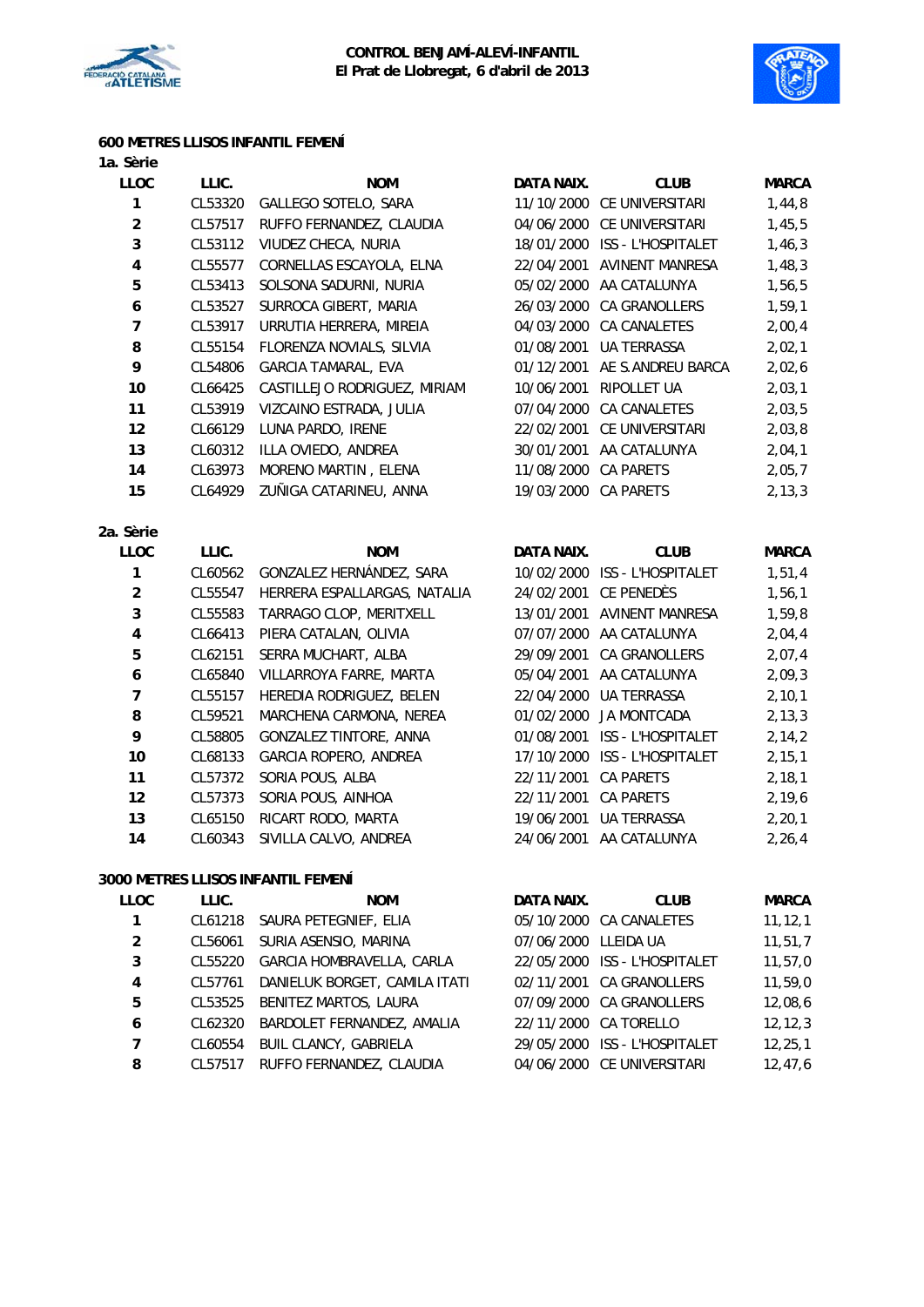



## **80 METRES TANQUES INFANTIL FEMENÍ**

| 1a. Sèrie               |         |                                         |                      |                               |              |
|-------------------------|---------|-----------------------------------------|----------------------|-------------------------------|--------------|
| <b>LLOC</b>             | LLIC.   | <b>NOM</b>                              | DATA NAIX.           | <b>CLUB</b>                   | <b>MARCA</b> |
| 1                       | CL60406 | VICENTE GARCIA, MARIA                   |                      | 28/03/2001 ISS - L'HOSPITALET | 13,1         |
| $\boldsymbol{2}$        | CL60562 | GONZALEZ HERNÁNDEZ, SARA                |                      | 10/02/2000 ISS - L'HOSPITALET | 13,4         |
| 3                       | CL52983 | GABALDON GRAU, CLARA                    |                      | 13/04/2000 AA CATALUNYA       | 13,9         |
| $\overline{\mathbf{4}}$ | CL62770 | HUGUET SORO, JUDIT                      |                      | 21/08/2000 CE UNIVERSITARI    | 14,9         |
| 5                       | CL65765 | TALAVERA PATABOBE, LARA                 | 25/11/2000           | CA MOLLET                     | 15,6         |
| 6                       | CL63973 | MORENO MARTIN, ELENA                    | 11/08/2000           | <b>CA PARETS</b>              | 16,4         |
| 2a. Sèrie               |         |                                         |                      |                               |              |
| <b>LLOC</b>             | LLIC.   | <b>NOM</b>                              | DATA NAIX.           | <b>CLUB</b>                   | <b>MARCA</b> |
| 1                       | CL53320 | GALLEGO SOTELO, SARA                    |                      | 11/10/2000 CE UNIVERSITARI    | 14,7         |
| $\overline{a}$          | CL54806 | <b>GARCIA TAMARAL, EVA</b>              |                      | 01/12/2001 AE S.ANDREU BARCA  | 16, 5        |
| 3                       | CL55219 | PEREIRAS NEIRA, ANNA                    |                      | 02/09/2000 ISS - L'HOSPITALET | 16,9         |
| $\overline{\mathbf{4}}$ | CL67585 | REIG PEREZ, MARIA                       |                      | 19/01/2000 UA TERRASSA        | 17,2         |
| 5                       | CL64929 | ZUÑIGA CATARINEU, ANNA                  | 19/03/2000 CA PARETS |                               | 17,7         |
| 6                       | CL60343 | SIVILLA CALVO, ANDREA                   | 24/06/2001           | AA CATALUNYA                  | 18,4         |
| 3a. Sèrie               |         |                                         |                      |                               |              |
| <b>LLOC</b>             | LLIC.   | <b>NOM</b>                              | DATA NAIX.           | <b>CLUB</b>                   | <b>MARCA</b> |
| 1                       | CL66130 | MARTINEZ GARCIA, LOLA                   |                      | 18/11/2000 CE UNIVERSITARI    | 15,5         |
| $\overline{\mathbf{c}}$ | CL54805 | VILAMITJANA MITJANS, MARIA              |                      | 31/08/2000 AE S.ANDREU BARCA  | 16,0         |
| 3                       | CL53112 | VIUDEZ CHECA, NURIA                     |                      | 18/01/2000 ISS - L'HOSPITALET | 16, 5        |
| $\overline{\mathbf{4}}$ | CL55220 | GARCIA HOMBRAVELLA, CARLA               |                      | 22/05/2000 ISS - L'HOSPITALET | 18,7         |
| 4a. Sèrie               |         |                                         |                      |                               |              |
| <b>LLOC</b>             | LLIC.   | <b>NOM</b>                              | DATA NAIX.           | <b>CLUB</b>                   | <b>MARCA</b> |
| 1                       | CL63390 | LUBAKI BOTITA, MEDELENE                 |                      | 07/07/2000 ISS - L'HOSPITALET | 15, 5        |
| $\overline{2}$          | CL67279 | PINIES PRAT, ABRIL                      |                      | 10/08/2001 ISS - L'HOSPITALET | 16, 5        |
| 3                       | CL60312 | ILLA OVIEDO, ANDREA                     | 30/01/2001           | AA CATALUNYA                  | 18,0         |
| 4                       | CL68133 | GARCIA ROPERO, ANDREA                   |                      | 17/10/2000 ISS - L'HOSPITALET | 18,2         |
|                         |         | 3000 METRES MARXA INFANTIL-CADET FEMENÍ |                      |                               |              |
| <b>LLOC</b>             | LLIC.   | <b>NOM</b>                              | DATA NAIX.           | <b>CLUB</b>                   | <b>MARCA</b> |
| 1                       | CL54974 | GARCIA ROVIRA, MARIONA                  | 13/03/2000           | AA CATALUNYA                  | 15,30,8      |
| $\overline{\mathbf{c}}$ | CT22255 | GUTIERREZ ORTEGA, JUDITH                | 15/05/1999           | <b>UA TERRASSA</b>            | 17,26,5      |
| 3                       | CT22042 | GONZALEZ SORRIBES, MARINA               | 20/05/1998           | AA CATALUNYA                  | 17, 35, 1    |
| 4                       | CL58769 | <b>BOHILS TENAS, MIREIA</b>             | 28/11/2001           | CA CALELLA                    | 17,52,8      |
| 5                       | CL62530 | CAYERO SANCHEZ, NOELIA                  | 01/07/2001           | CA VILADECANS                 | 18, 15, 2    |
| 6                       | CL67372 | MASSANA BANQUELLS, ANGELS               |                      | 15/03/2000 MUNTANYENC S.CUGAT | 18, 40, 4    |
| 7                       | CL56703 | ACEVEDO CAMPOS, IZASCUN                 |                      | 19/03/2000 PRATENC AA         | 19,25,6      |
| 8                       | CL57364 | FREIXAS ANGUERA, GEMMA                  | 01/12/2000           | ISS - L'HOSPITALET            | 19,25,9      |
| 9                       | CL56075 | LOPEZ BRUSTENGA, IRENE                  | 07/07/2000           | UA RUBÍ                       | 19, 53, 1    |
| 10                      | CL57685 | CIVERA POCEIRO, ANDREA                  |                      | 17/05/2000 AA CATALUNYA       | 20,14,1      |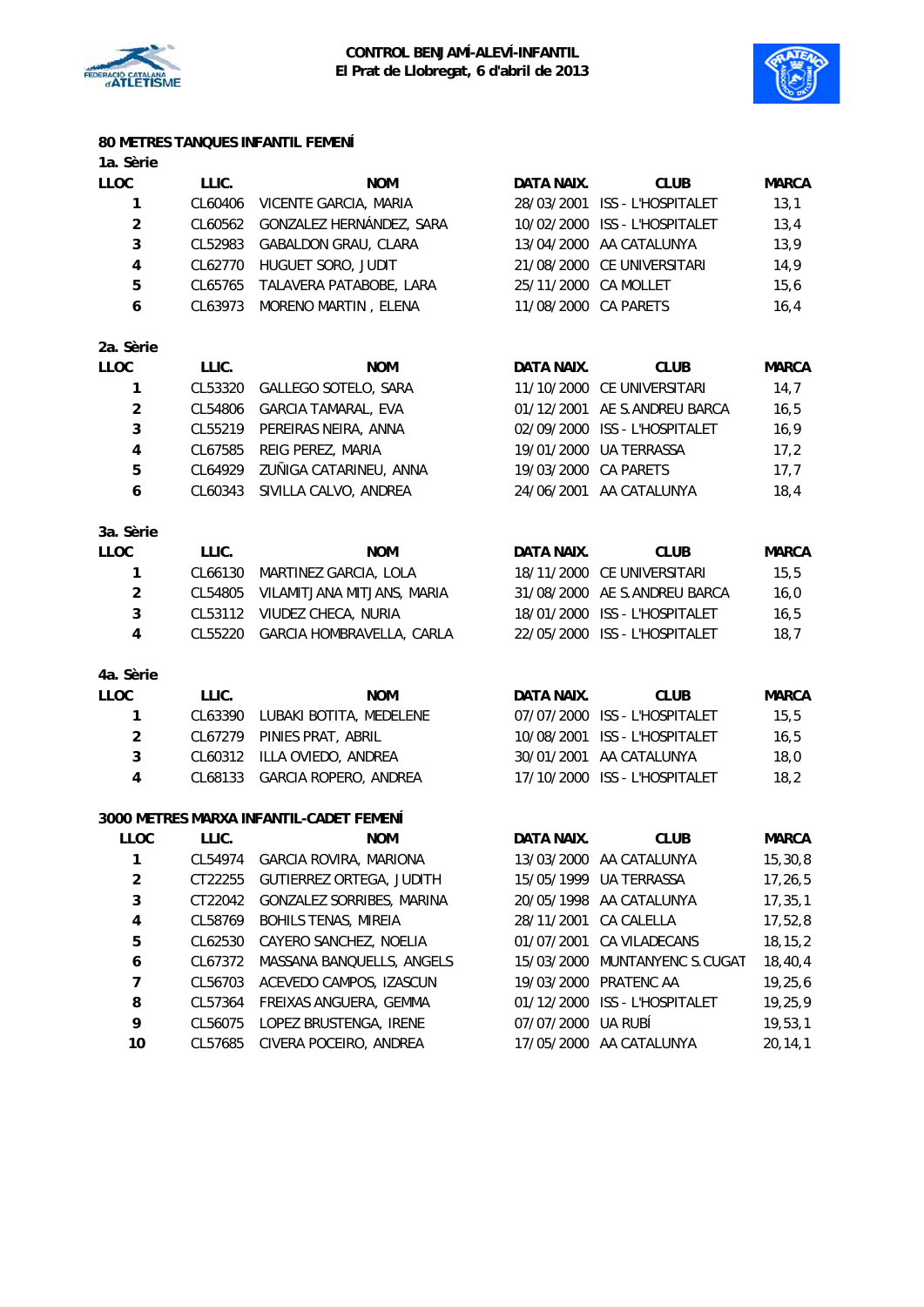



# **SALT D'ALÇADA INFANTIL FEMENÍ**

| LLOC           | LLIC.   | <b>NOM</b>                 | DATA NAIX. | <b>CLUB</b>               | <b>MARCA</b> |
|----------------|---------|----------------------------|------------|---------------------------|--------------|
| 1              | CL60406 | VICENTE GARCIA, MARIA      | 28/03/2001 | ISS - L'HOSPITALET        | 1,55         |
| $\overline{2}$ | CL55219 | PEREIRAS NEIRA, ANNA       | 02/09/2000 | <b>ISS - L'HOSPITALET</b> | 1,35         |
| 3              | CL52983 | GABALDON GRAU, CLARA       | 13/04/2000 | AA CATALUNYA              | 1,30         |
| 4              | CL54805 | VILAMITJANA MITJANS, MARIA | 31/08/2000 | AE S.ANDREU BARCA         | 1,25         |
| 5              | CL60310 | HERNANDEZ AROLA, ALBA      | 12/05/2000 | AA CATALUNYA              | 1,25         |
| 6              | CL65765 | TALAVERA PATABOBE, LARA    | 25/11/2000 | <b>CA MOLLET</b>          | 1,25         |
|                | CL53112 | VIUDEZ CHECA, NURIA        | 18/01/2000 | ISS - L'HOSPITALET        | 1,25         |
| 8              | CL59067 | DE MINGO DOMENECH, MARIA   | 09/02/2001 | CE UNIVERSITARI           | 1,25         |
| 9              | CL54806 | GARCIA TAMARAL, EVA        | 01/12/2001 | AE S.ANDREU BARCA         | 1,20         |
|                | CL53413 | SOLSONA SADURNI, NURIA     | 05/02/2000 | AA CATALUNYA              | 1,20         |
| 11             | CL55220 | GARCIA HOMBRAVELLA, CARLA  | 22/05/2000 | <b>ISS - L'HOSPITALET</b> | 1,20         |
| 12             | CL65477 | PIÑOL TORRES, LAURA        | 06/08/2000 | <b>FC BARCELONA</b>       | 1,20         |
| 13             | CL67585 | REIG PEREZ, MARIA          | 19/01/2000 | UA TERRASSA               | 1,15         |
| 13             | CL62770 | HUGUET SORO, JUDIT         | 21/08/2000 | <b>CE UNIVERSITARI</b>    | 1,15         |
|                | CL55545 | SANTACANA GARCIA, AIDA     | 03/01/2001 | CE PENEDÈS                |              |
|                | CL55157 | HEREDIA RODRIGUEZ, BELEN   | 22/04/2000 | <b>UA TERRASSA</b>        |              |
|                | CL65725 | DIAZ SALMERON, CARLA       | 22/02/2000 | <b>CA MOLLET</b>          |              |
|                | CL63403 | <b>GARCIA PASTOR, ONA</b>  | 12/06/2001 | CE UNIVERSITARI           |              |
|                |         |                            |            |                           |              |

## **TRIPLE SALT INFANTIL FEMENÍ**

| LLOC           | LLIC.   | <b>NOM</b>                   | DATA NAIX. | <b>CLUB</b>                   | <b>MARCA</b> |
|----------------|---------|------------------------------|------------|-------------------------------|--------------|
| 1              | CL60562 | GONZALEZ HERNÁNDEZ, SARA     |            | 10/02/2000 ISS - L'HOSPITALET | 9,56         |
| $\overline{c}$ | CL59067 | DE MINGO DOMENECH, MARIA     | 09/02/2001 | CE UNIVERSITARI               | 9,36         |
| 3              | CL63390 | LUBAKI BOTITA, MEDELENE      | 07/07/2000 | ISS - L'HOSPITALET            | 9,34         |
| 4              | CL66130 | MARTINEZ GARCIA, LOLA        | 18/11/2000 | CE UNIVERSITARI               | 9,31         |
| 5              | CL53413 | SOLSONA SADURNI, NURIA       | 05/02/2000 | AA CATALUNYA                  | 9,04         |
| 6              | CL52983 | GABALDON GRAU, CLARA         |            | 13/04/2000 AA CATALUNYA       | 9,00         |
| 7              | CL55157 | HEREDIA RODRIGUEZ, BELEN     | 22/04/2000 | UA TERRASSA                   | 8,94         |
| 8              | CL64929 | ZUÑIGA CATARINEU, ANNA       | 19/03/2000 | <b>CA PARETS</b>              | 8,77         |
| 9              | CL66413 | PIERA CATALAN, OLIVIA        | 07/07/2000 | AA CATALUNYA                  | 8,76         |
| 10             | CL62770 | HUGUET SORO, JUDIT           | 21/08/2000 | CE UNIVERSITARI               | 8,52         |
| 11             | CL67585 | REIG PEREZ, MARIA            | 19/01/2000 | <b>UA TERRASSA</b>            | 8,50         |
| 12             | CL67279 | PINIES PRAT, ABRIL           | 10/08/2001 | <b>ISS - L'HOSPITALET</b>     | 8,42         |
| 13             | CL55546 | FONT MIRET, NURIA            | 21/01/2001 | <b>CE PENEDÈS</b>             | 8,24         |
| 14             | CL53917 | URRUTIA HERRERA, MIREIA      | 04/03/2000 | <b>CA CANALETES</b>           | 8,18         |
| 15             | CL55547 | HERRERA ESPALLARGAS, NATALIA | 24/02/2001 | CE PENEDÈS                    | 8,15         |
| 16             | CL54805 | VILAMITJANA MITJANS, MARIA   | 31/08/2000 | AE S.ANDREU BARCA             | 8,14         |
| 17             | CL55544 | MOLINA COLLADO, LAIA         | 21/04/2001 | CE PENEDÈS                    | 7,98         |
| 18             | CL55219 | PEREIRAS NEIRA, ANNA         | 02/09/2000 | <b>ISS - L'HOSPITALET</b>     | 7,96         |
| 19             | CL63403 | <b>GARCIA PASTOR, ONA</b>    | 12/06/2001 | <b>CE UNIVERSITARI</b>        | 7,89         |
| 20             | CL55545 | SANTACANA GARCIA, AIDA       | 03/01/2001 | CE PENEDÈS                    | 7,86         |
| 21             | CL65477 | PIÑOL TORRES, LAURA          | 06/08/2000 | FC BARCELONA                  | 7,78         |
| 22             | CL65150 | RICART RODO, MARTA           | 19/06/2001 | UA TERRASSA                   | 7,54         |
| 23             | CL68133 | GARCIA ROPERO, ANDREA        | 17/10/2000 | ISS - L'HOSPITALET            | 7,53         |
| 24             | CL65840 | VILLARROYA FARRE, MARTA      | 05/04/2001 | AA CATALUNYA                  | 7,31         |
| 25             | CL60343 | SIVILLA CALVO, ANDREA        | 24/06/2001 | AA CATALUNYA                  | 7,27         |
|                | CL65827 | OLIVERA SORIANO, ANNA        | 14/06/2000 | AA CATALUNYA                  | <b>NULS</b>  |
|                | CL65829 | PUYO AREVALO, PAULA          | 13/08/2001 | AA CATALUNYA                  | <b>NULS</b>  |

| LLIC.   | <b>NOM</b>                 | DATA NAIX.           | <b>CLUB</b>                   | <b>MARC</b> |
|---------|----------------------------|----------------------|-------------------------------|-------------|
| CL60406 | VICENTE GARCIA, MARIA      |                      | 28/03/2001 ISS - L'HOSPITALET | 1,55        |
| CL55219 | PEREIRAS NEIRA, ANNA       |                      | 02/09/2000 ISS - L'HOSPITALET | 1,35        |
| CL52983 | GABALDON GRAU, CLARA       |                      | 13/04/2000 AA CATALUNYA       | 1,30        |
| CL54805 | VILAMITJANA MITJANS, MARIA |                      | 31/08/2000 AE S.ANDREU BARCA  | 1,25        |
| CL60310 | HERNANDEZ AROLA, ALBA      |                      | 12/05/2000 AA CATALUNYA       | 1,25        |
| CL65765 | TALAVERA PATABOBE, LARA    | 25/11/2000 CA MOLLET |                               | 1,25        |
| CL53112 | VIUDEZ CHECA, NURIA        |                      | 18/01/2000 ISS - L'HOSPITALET | 1,25        |
| CL59067 | DE MINGO DOMENECH, MARIA   |                      | 09/02/2001 CE UNIVERSITARI    | 1,25        |
| CL54806 | GARCIA TAMARAL, EVA        |                      | 01/12/2001 AE S.ANDREU BARCA  | 1,20        |
| CL53413 | SOLSONA SADURNI, NURIA     |                      | 05/02/2000 AA CATALUNYA       | 1,20        |
| CL55220 | GARCIA HOMBRAVELLA, CARLA  |                      | 22/05/2000 ISS L'HOSPITALET   | 1,20        |
| CL65477 | PIÑOL TORRES, LAURA        |                      | 06/08/2000 FC BARCELONA       | 1,20        |
| CL67585 | REIG PEREZ, MARIA          | 19/01/2000           | UA TERRASSA                   | 1,15        |
| CL62770 | HUGUET SORO, JUDIT         |                      | 21/08/2000 CE UNIVERSITARI    | 1,15        |
| CL55545 | SANTACANA GARCIA, AIDA     |                      | 03/01/2001 CE PENEDÈS         |             |
| CL55157 | HEREDIA RODRIGUEZ, BELEN   |                      | 22/04/2000 UA TERRASSA        |             |
| CL65725 | DIAZ SALMERON, CARLA       | 22/02/2000 CA MOLLET |                               |             |
| CL63403 | <b>GARCIA PASTOR, ONA</b>  | 12/06/2001           | CE UNIVERSITARI               |             |

| DATA NAIX. | CLUB                      | MARCA       |
|------------|---------------------------|-------------|
| 10/02/2000 | <b>ISS - L'HOSPITALET</b> | 9,56        |
| 09/02/2001 | CE UNIVERSITARI           | 9.36        |
| 07/07/2000 | <b>ISS - L'HOSPITALET</b> | 9,34        |
| 18/11/2000 | CE UNIVERSITARI           | 9,31        |
| 05/02/2000 | AA CATALUNYA              | 9,04        |
| 13/04/2000 | AA CATALUNYA              | 9,00        |
| 22/04/2000 | UA TERRASSA               | 8,94        |
| 19/03/2000 | <b>CA PARETS</b>          | 8,77        |
| 07/07/2000 | AA CATALUNYA              | 8,76        |
| 21/08/2000 | CE UNIVERSITARI           | 8,52        |
| 19/01/2000 | <b>UA TERRASSA</b>        | 8,50        |
| 10/08/2001 | <b>ISS - L'HOSPITALET</b> | 8,42        |
| 21/01/2001 | ce penedès                | 8,24        |
| 04/03/2000 | <b>CA CANALETES</b>       | 8,18        |
| 24/02/2001 | CE PENEDÈS                | 8,15        |
| 31/08/2000 | AE S.ANDREU BARCA         | 8,14        |
| 21/04/2001 | CE PENEDÈS                | 7,98        |
| 02/09/2000 | <b>ISS - L'HOSPITALET</b> | 7,96        |
| 12/06/2001 | CE UNIVERSITARI           | 7,89        |
| 03/01/2001 | CE PENEDÈS                | 7,86        |
| 06/08/2000 | <b>FC BARCELONA</b>       | 7,78        |
| 19/06/2001 | UA TERRASSA               | 7,54        |
| 17/10/2000 | <b>ISS - L'HOSPITALET</b> | 7,53        |
| 05/04/2001 | AA CATALUNYA              | 7,31        |
| 24/06/2001 | AA CATALUNYA              | 7,27        |
| 14/06/2000 | AA CATALUNYA              | <b>NULS</b> |
| 13/08/2001 | AA CATALUNYA              | <b>NULS</b> |